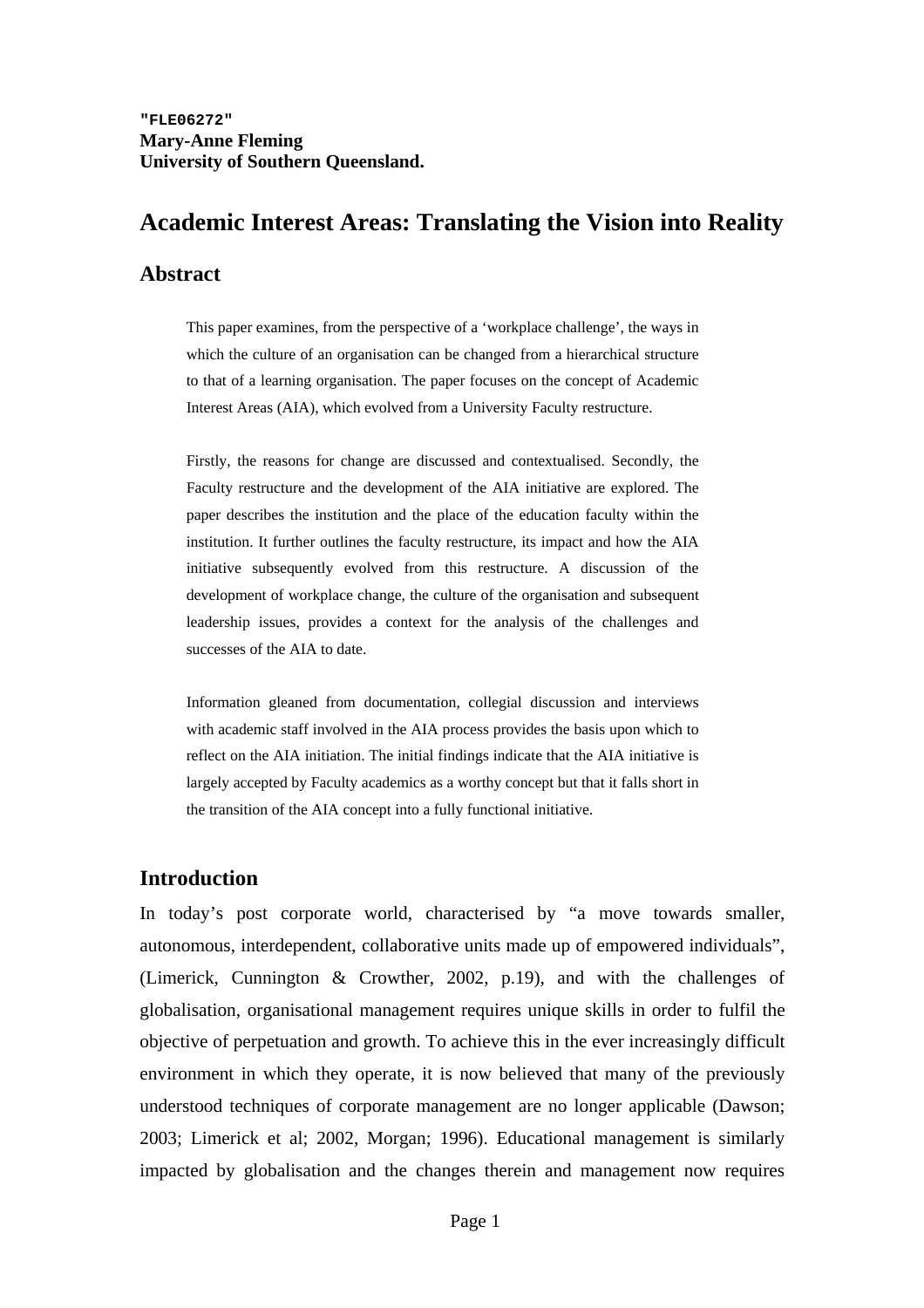flexibility and the ability to make rapid changes in the dynamic environment in which they operate. Moving an organisation forward involves fostering openness and finding alternative organisational structures that will allow individuals to redefine identities while working together collaboratively (Rouleau and Clegg, as cited in Limerick et al 2002). To move an organisation forward in an era of change and discontinuity requires leadership, vision, empowerment, cooperation and commitment.

# **Setting the Context**

The Faculty is set within an Academic Organisation, (AO) which is a dynamic regional university. It services a large number of students approximately both internationally and nationally, through its well-developed and internationally recognised distance education program. The Faculty designs and delivers programs and courses which are aimed at ensuring that all levels of graduates are imbued with the confidence that the vocation of teaching will become the paramount profession in order to develop and lead society into the knowledge-based paradigm of the twentyfirst century. The faculty, as part of the University's strategic plan for flexible delivery, provides diverse modes of delivery, utilising both traditional and contemporary technologies, including on-campus, traditional distance education and on-line processes, involving teleconferencing, residential schools and interinstitutional library networks. The faculty aims to ensure that the educational, instructive practices are progressively forward thinking and underpinned by authoritative theory.

# **The Reasons for Change**

In the 1990s, most organisations faced dynamic changes in the operating environment, changes, which in turn, required organisations to adapt to new ways of working (Robbins, Waters-Marsh, Cacioppe, & Millett, 1994). 'Change or die!' is, according to Robbins, Millett, Cacioppe, & Waters-Marsh (2001, p.697), the rallying cry among managers of today, worldwide.

Robbins et al (2001) identify six specific forces for change as being:

- The Nature of the workforce
- **Technology**
- Economic shocks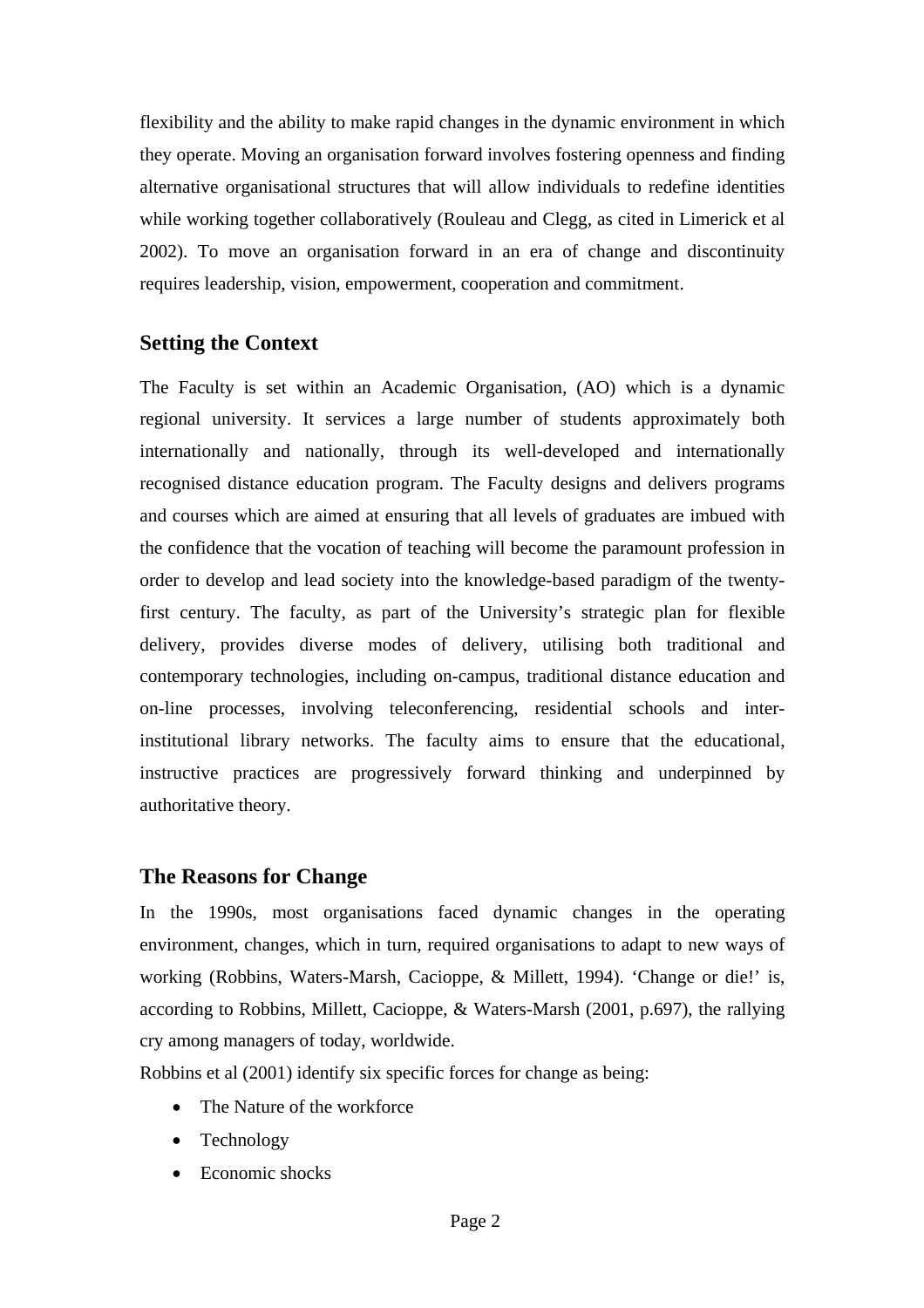- Social trends
- World politics
- Competition

According to Robbins et al (2001), "We live in an age of discontinuity" (p.698). Limerick et al (2002) introduce the concept of the Fourth Blueprint environment, which they describe as a new paradigm for organisational life characterised by high levels of social, economic and technological discontinuity within which the future can no longer be predicted from the immediate past. If an organisation is to survive, it must respond to changes in its environment and this is recognised as being no easy task to achieve in an organisational setting. Robbins et al, discuss organisational resistance to change and six tactics that can be used to help overcome resistance to change. They further provide a planned approach to change, which identifies the factors needed for successful change but focuses on what managers need to do to effect change. The factors for successful change according to Robbins et al are:

- pressure for change
- a clear, shared vision
- actionable first steps
- capacity for change
- model the way
- reinforce / solidify the change
- evaluate and improve

Discussing the future of organisations Robbins et al (2001) contend that, "Managing strategically is a challenge that involves maintaining a degree of continuity with the past and present, while at the same time projecting the organisation into the future by skilfully managing change" (p.537). They identify one of the implications for organisations in the future is to "influence OB (organisational behaviour) towards developing a learning organisation" (p.540). They define a learning organisation as, "an organisation that has developed the continuous capacity to adapt and change" (p.540).

The AO, like most Higher Education institutions was not insulated from the impact of change happening in the corporate world, changes encouched in terms such as 'Globalisation', 'Knowledge society' and 'Economic rationalism' impacted across all communities. The effects of these changes had many implications for higher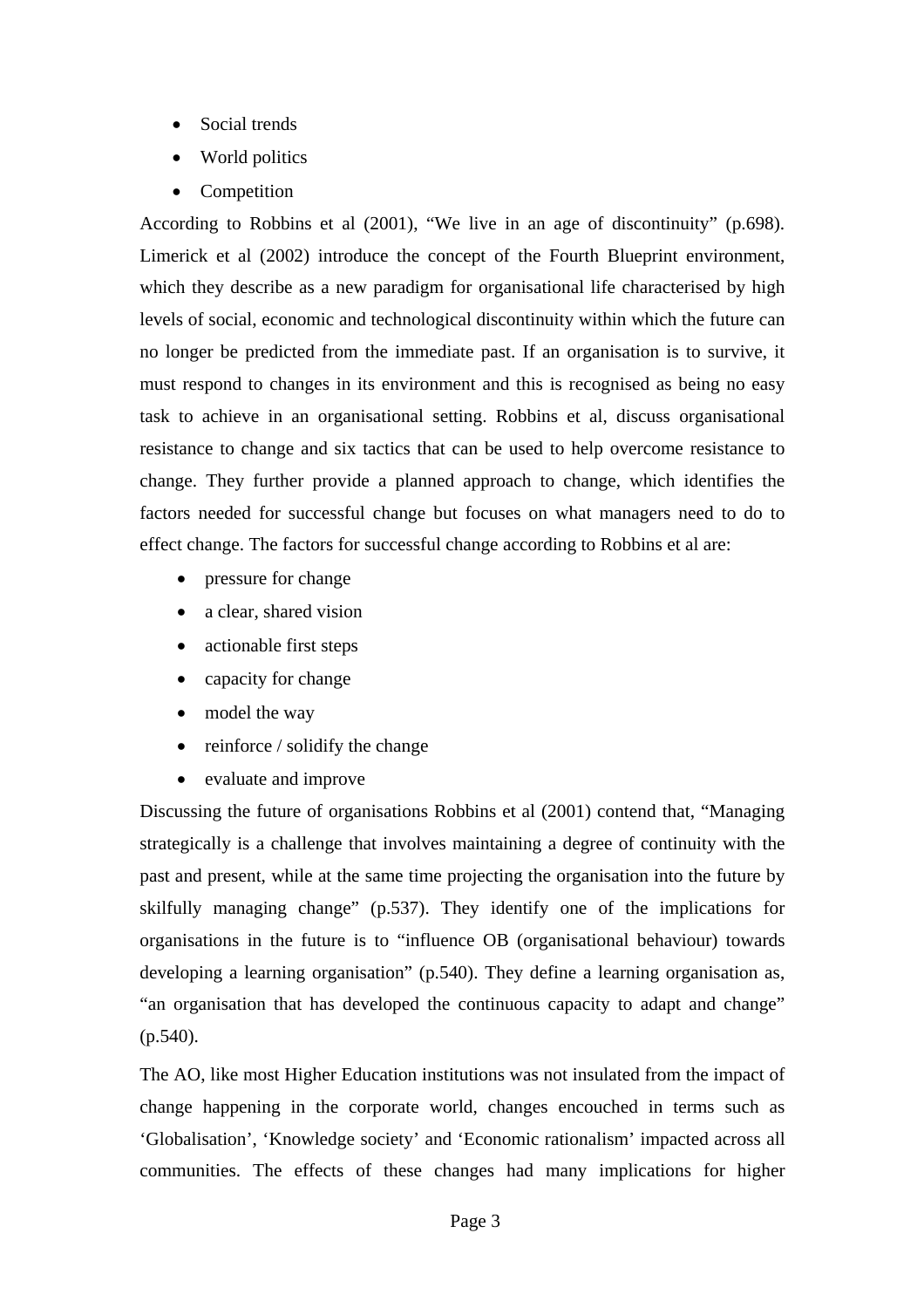education and institutions, such as universities, needing to acknowledge the changes in the economy, society and knowledge areas and make plans to be able to compete, in order to remain viable into the  $21<sup>st</sup>$  century. Continuing changes in government policy over a number of years has, and continues to have, an enormous impact on higher educational institutions.

In the context of change and its impact, throwing down a challenge to educators, Jones (as cited in Limerick, et al., 2002), postulates that,

*Educators and trainers must forever drop the arrogance of academic isolation. Your challenge is to:* 

- *Build a partnership with business*
- *Develop a culture of continuous change and improvement*
- *Adopt new training technologies*
- *Focus on portability and credentialing*
- *Form new strategic alliances*

*Most importantly you must become an integral part of the constantly evolving economic environment* (p.11).

## **Restructure of the Education Faculty**

The organisation of the Faculty, prior to the restructure, appeared to follow the structure of an industrial model, reflecting that of a second and third blueprint organisation as identified by Limerick et al., (2002). The Faculty was organised into departments, each having its own head and it would appear from correspondence and anecdotal reports that there was little cross fertilisation of ideas and that the culture of the organisation was one of a 'silo' mentality, with staff working in isolation within their own department. The idea of restructuring was initially mooted in the year 2000, due to internal issues within the Faculty. The Faculty Assembly, an internal university body made up of all staff assigned to the Faculty, both academic and non-academic, whose role is to address and discuss matters referred to it and to make recommendations to appropriate university authorities, did not take up this recommendation; rather it undertook a strategic review of the Faculty as a whole. Factors cited as contributing to the need for a review of the faculty were:

• the way in which Departments had evolved had left one department as a noncohesive group of staff 'left overs' from the two new departments.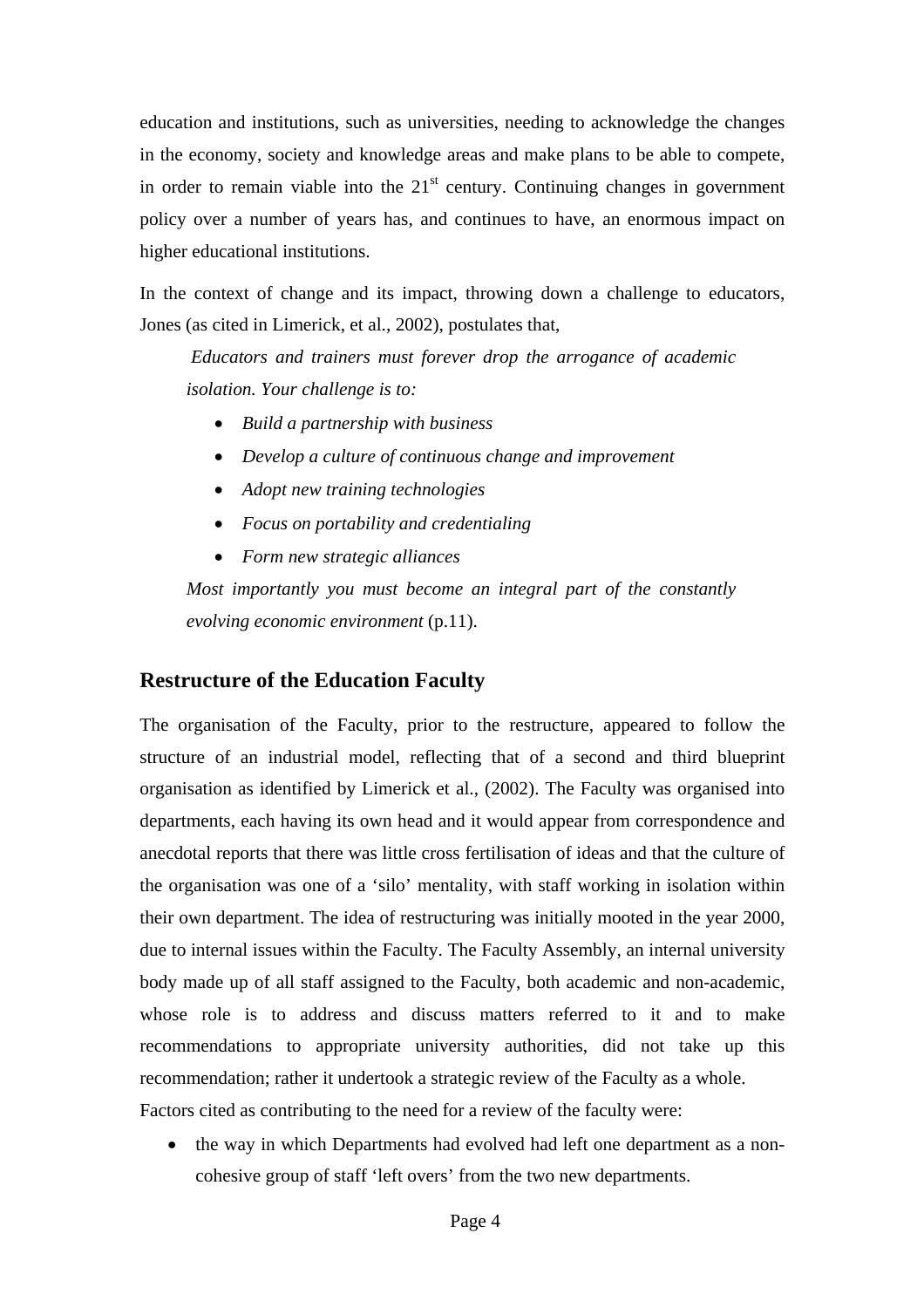- changes in staff as the post seventies expansion staff retired.
- influx of new staff and growth in part-time staff.
- expansion and change in courses and clientele.
- growth and changes in areas of strength in research.
- changes to modes of course delivery.
- changes in the field of teacher education and education generally. (Reed, Anstey, Wright, Redmond & Mander, 2001).

However, following the strategic review, it was recognised that a restructure was required in order to meet the key objectives identified by the review. The central aim of the restructure was intended to provide an organisational structure that would enable the resulting Faculty to not only achieve its vision, but also to deliver the vision in regard to its new professionalism and effectiveness.

Identified in a Report to the AO Council in March 2004, the key objectives of the Faculty restructure were:

- To devolve more responsibility for pedagogical decision-making to academic staff, individually and collectively.
- To provide the Faculty staff with increased flexibility and choice in teaching assignments.
- To provide satellite education staff with a clarified status and increased sitebased responsibility.
- To enable the Faculty to achieve increased consistency and equity in workload policies and practices.
- To encourage a wider distribution of leadership roles within the Faculty and to provide more opportunities for leadership and managerial development.
- To facilitate the successful implementation of recently accredited core programs.
- To ensure consistency with emerging AO priorities in research and entrepreneurial activity.

## **Extract from the Report to the AO Council**

Among benefits to the resulting Faculty, in terms of professional dialogue across departments, was the development of shared vision and pedagogy statements and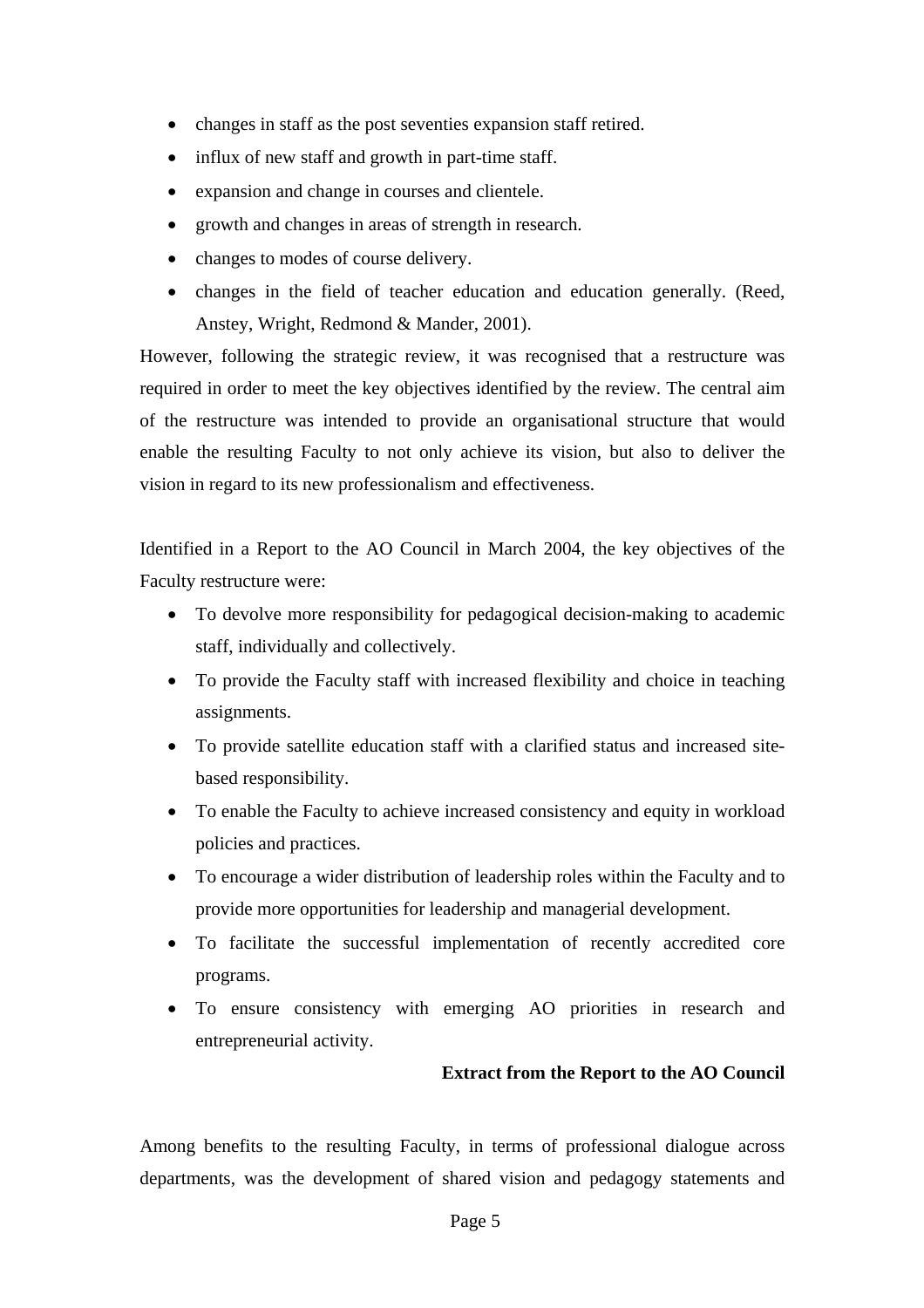reports. A Faculty Pedagogical Framework was drafted to provide a guide for review and renewal of teaching, learning and research within the Faculty. Another area of great interest to the Faculty was in leading the Pedagogical Framework to a holistic shared approach within the Faculty to inform all the programs and practices and to ensure they were aligned with the shared Pedagogical Vision "Educators Empowering Educators". (Reed, Anstey, Wright, Redmond & Mander, 2001).

'The pedagogical framework is achieved through a shared vision of best practice and a commitment to world class performance'.

'We value and we practise:

| <b>Inspired teaching and learning</b> | <b>Inclusivity and justice</b>            |
|---------------------------------------|-------------------------------------------|
| • Designing creative learning         | • Pastoral care                           |
| environments                          | • Equity and access                       |
| • Motivated learning                  | • Diversity                               |
| • Celebrating successes               | • Reconciliation                          |
|                                       | • Sustainable world                       |
| <b>Professional leadership</b>        | The generation of new knowledge           |
| • Lifelong learning                   | • Research                                |
| • Ethics                              | • Technology                              |
| • Mentoring                           | • Professional learning                   |
| • Graduate attributes                 | • Multiliteracies                         |
| • Modelling pedagogy across           | • "Literate futures"                      |
| university                            | · Sustaining, enhancing and enriching our |
| • Continuous enhancement of the       | faculty pedagogical framework             |
| pedagogical framework                 | • Integration of theory and practice      |
| • Influence on educational policy     | • Transferability of learning, knowledge  |
|                                       | and skills                                |
| <b>Collaborative teaching and</b>     | <b>Learner centredness</b>                |
| learning                              | · Student engagement                      |
| • Partnerships                        | • Responsibility                          |
| • Collegiality                        | • Facilitation                            |
| • Networking (Internal/External)      | • Empowerment                             |
|                                       |                                           |
| <b>Critical reflection</b>            | <b>Responsive and responsible change</b>  |
| • Personal theorising                 | • Adaptability                            |
| • Authentic dialogue                  | • Flexibility                             |
| • Advocacy                            | • Agents of change                        |
|                                       | · Innovation                              |

Faculty of Education – A Pedagogical Framework, (Reed, Anstey, Wright, Redmond & Mander, 2001).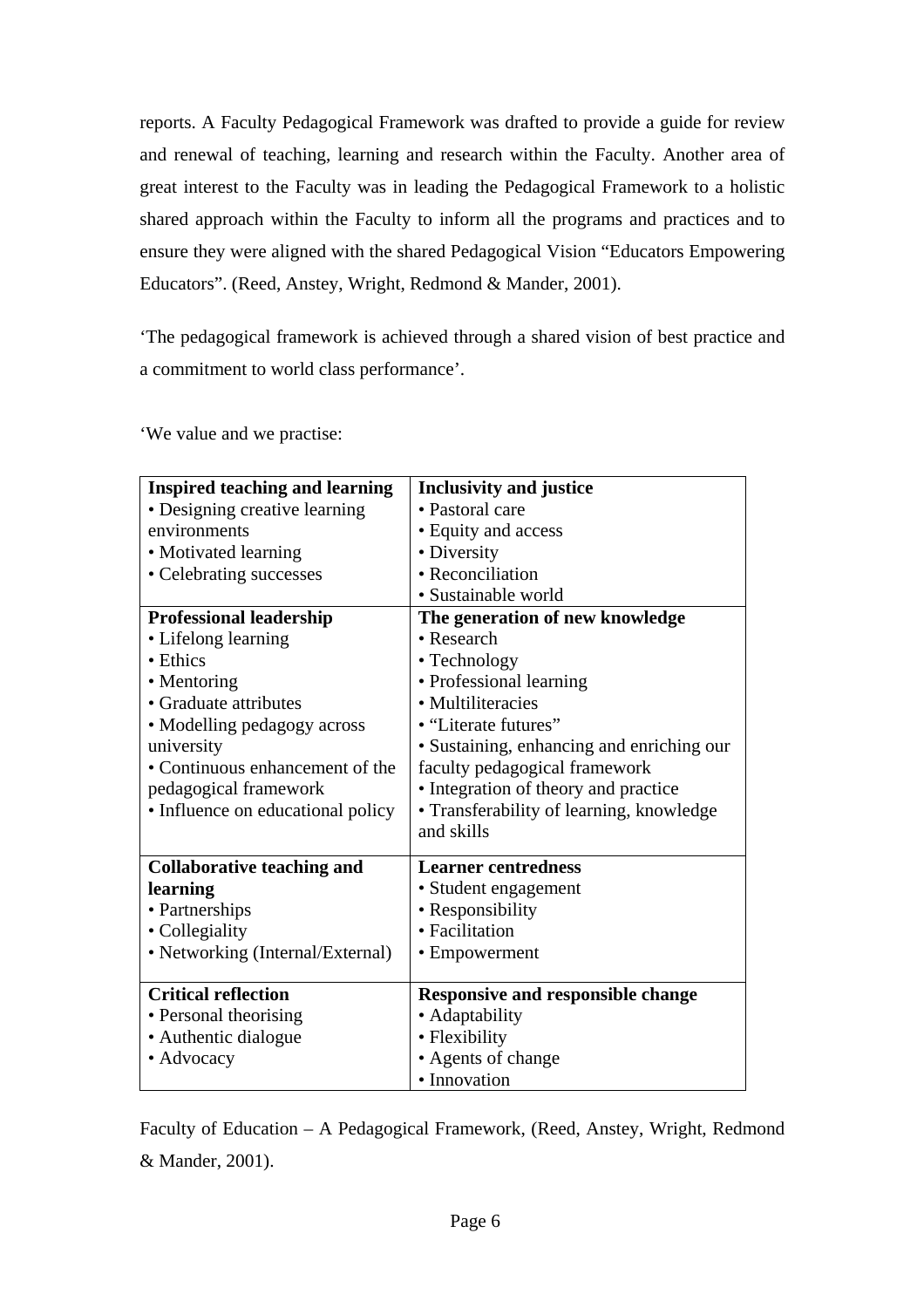The review also resulted in the identification of a number of specific challenges for the Faculty. These challenges were identified in an unpublished case study by a faculty member, *The Development of the Academic Interest Areas (AIA) in the Education Faculty: A case study in ascribing the responsibility of pedagogical leadership to the Faculty's teaching staff*. as being:

**Challenge One** – to enhance the public image of the Faculty and the teaching profession, particularly in the local region.

**Challenge Two** – to heighten the Faculty's research function and expand strategies for external linkages for research funding.

**Challenge Three** – to ascribe significant leadership functions evenly throughout the Faculty.

**Challenge Four** – to increase the infrastructural support available to academic staff.

**Challenge Five** – to heighten the Faculty's capacity to respond to emerging external trends and developments.

**Challenge Six** – to enhance the transparency of Faculty decision processes.

**Challenge Seven** – to strengthen alliances with external political, professional and community agencies.

**Challenge Eight** – to streamline academic decision structures and processes, including accreditation and quality assurance.

**Challenge Nine** – to ensure that the Faculty's Pedagogical Framework becomes the basis for a holistic, shared faculty approach to teacher education at all levels and through all delivery mechanisms.

Together with the nine specific challenges, the case study also identified an 'overarching challenge' facing the Faculty, which is described as the challenge, "to strengthen and refine the Faculty's vision, identity and organisational structures and processes." The resulting Faculty restructure was deemed to be essential to meet these challenges.

The case study recognised that the restructure of the faculty was an imperative to the achievement of Challenge Nine, as it enabled the Faculty's teaching staff to take the responsibility to effectively respond to this specific challenge. By ensuring that the Faculty's pedagogical Framework became the basis for a holistic, shared faculty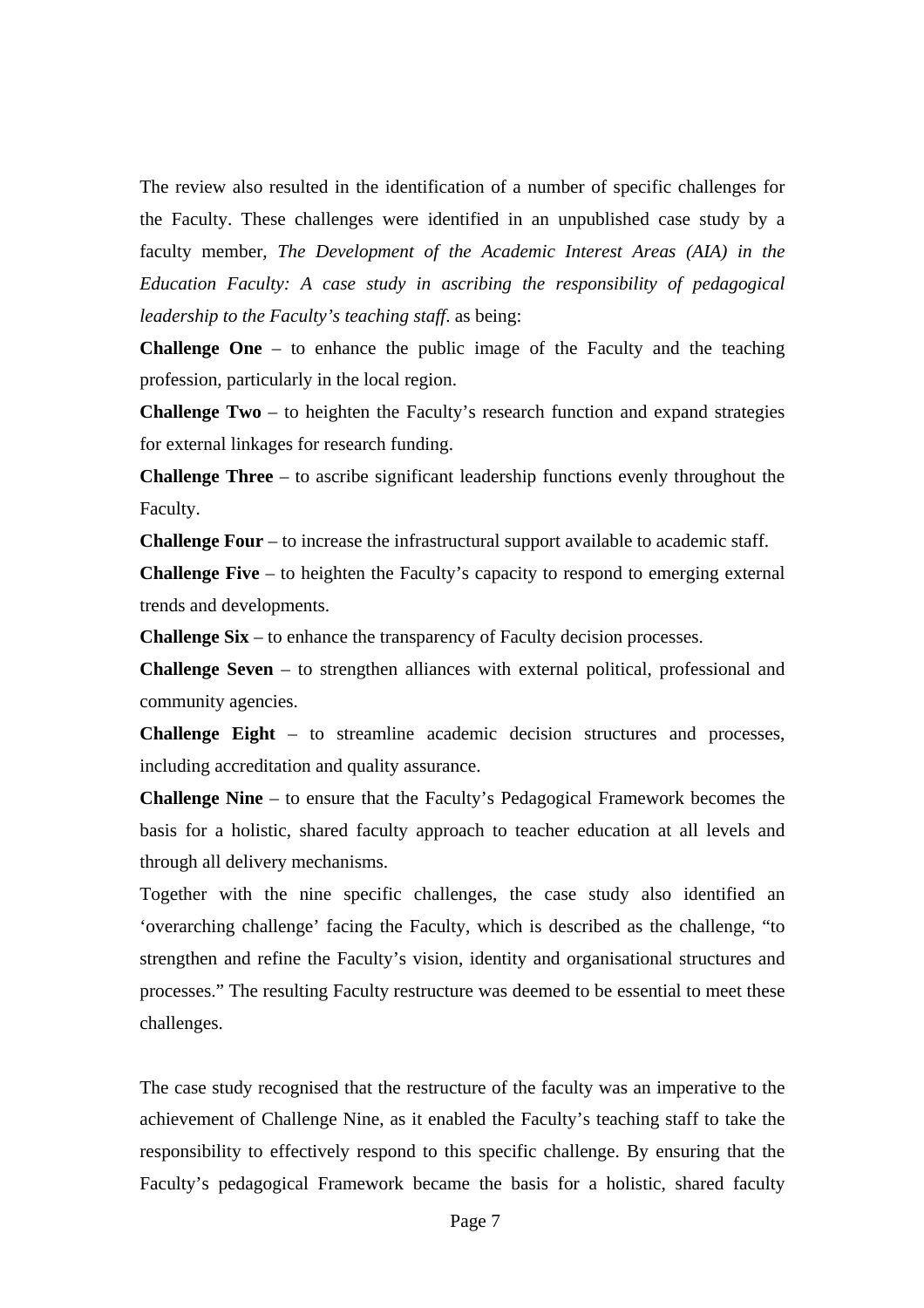approach to teacher education at all levels and through all delivery mechanisms, the Faculty would achieve its articulated vision *"to be recognised globally as a FOE which inspires and equips educators to realise the pivotal role of their profession in transforming the future."* The case study acknowledges that within the newly structured Faculty, the delivery vehicle for the pedagogical transformation necessary to meet both the vision and the challenges became known as the AIA.

In conclusion, the case study raised the very significant and important question, concerning the faculty restructuring, "has it made a difference?" In answer to this question, the author identified a number of areas where, "there is growing evidence that the AIA have already achieved identifiable outcomes." These achievements included:

- significant renewed enthusiasm for pedagogical development in the Faculty, for example, an agreement on ICT integration; the development of significant rethinking about the delivery of courses; cross disciplinary course development.
- a significant rethinking in regards links with the field.
- an increased ability to respond to external demands/developments changed course requirements imposed by Board of Teacher Registration; and responses to international students' course needs.
- a growing confidence of the Academic staff as they are becoming aware that they are being recognised as contributing to the enhancement of the teaching profession, particularly in the local region.

As part of the conclusion to the case study it was noted that in 2005, the Faculty would conduct, "an evaluation of its new structures, including the AIA".

# **The Disconnect in the AIA - Towards Reality**

In spite of the acknowledged achievements of the AIA in delivering identifiable outcomes, it is apparent from internal Faculty correspondence, that all is not well in their functioning. This contention is also noted by the Dean of Faculty in the Dean's Briefing Notes to the Faculty, "AIA developments: The AIA concept, while very promising, encountered some difficulty in late 2004 and is in need of clarification.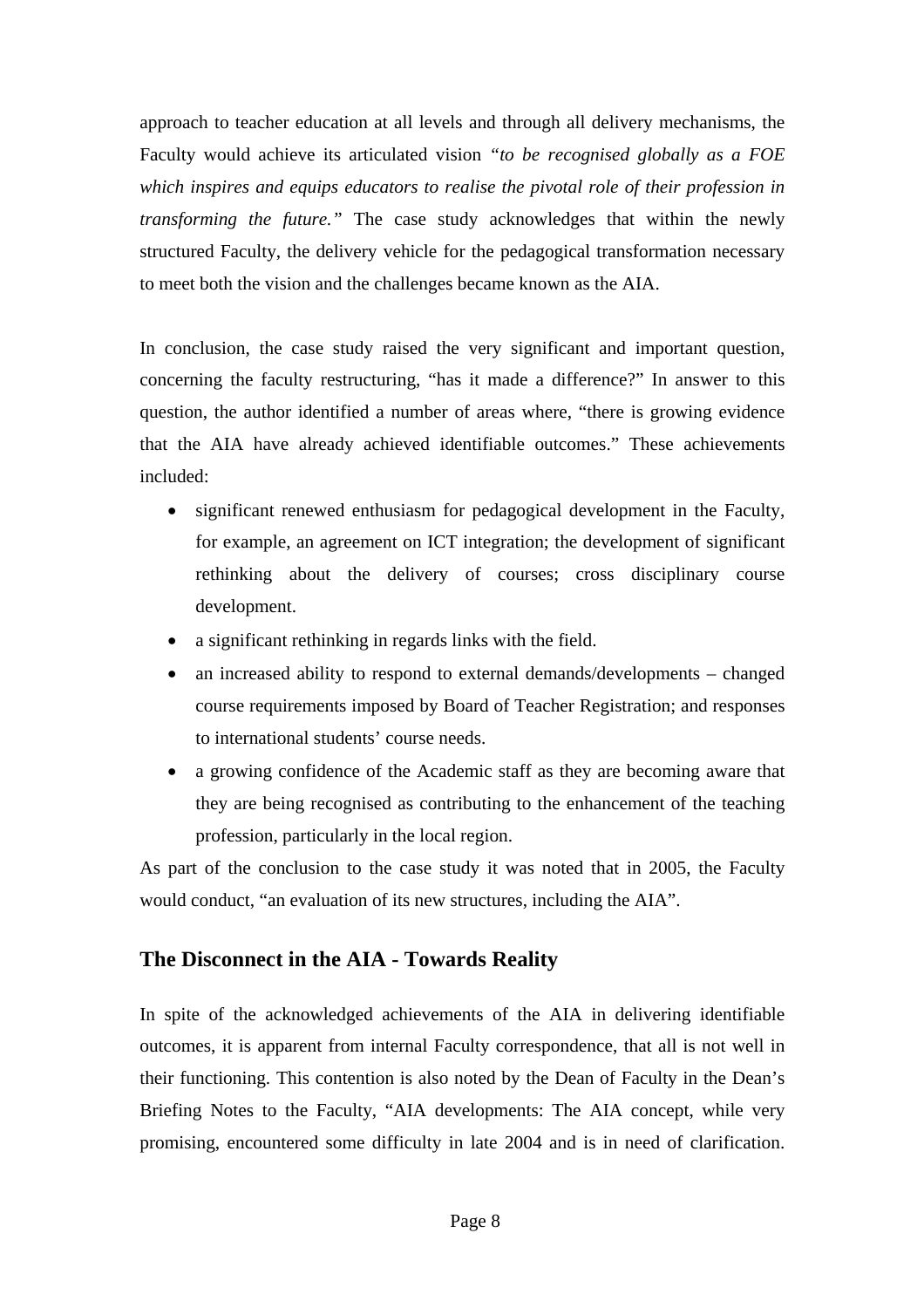Structures and functions in particular are in need of reconsideration" (Faculty correspondence.).

The majority of the faculty staff appears to support the concept of the AIA, but the implementation and on-going functionality of them is not so well supported. What is clear from the correspondence circulating within the faculty in respect of the AIA, the function of the AIA and the duties and responsibilities of the Convenors, is that there is a disconnect between the intent of the AIA and the observed (perceived) reality. The questions must be asked, what has caused the obvious disconnect? How can this disconnect be overcome and what management or leadership strategies must be implemented to realign the AIA to become, "the delivery vehicle for the pedagogical transformation necessary to meet both the vision and the nine identified challenges and the overarching challenge to strengthen and refine the faculty's stated vision'' (Faculty correspondence.).

The faculty restructure and the subsequent development and implementation of the AIA initiative must be considered to be significant change events in the AO organisation, requiring high-level transformational and visionary leadership. Successful change is hinged on a picture of a desirable future and it is vision, which provides this picture. Vision must be recognised as being credible, realistic and future focused and it must be seen to be achievable. It must convey a sense of excellence, be easy to communicate and be able to be understood at all levels of the corporate structure (Collins & Porras, 1995; Kotter, 1995; Nanus, 1992).

From analysis of collated information, it would appear that the possible disconnect occurred in the initial implementation of the AIA initiative, as a review of the overarching challenge outlined in the case study in respect of the restructuring process and the identified key responsibilities of the AIA, gave every indication that the AIA were destined to provide a 'supporting and supportive' role to the Faculty's drive towards the vision, aims and objectives. However, the proposed definition of an AIA in the Discussion Paper 2004 would indicate a somewhat different picture, as they are defined as being "the primary workgroup in the Faculty." The AIA are to be considered "the main vehicle through which the Faculty ensures scholarly and pedagogical enhancement and leadership." They are also referred to as "the structure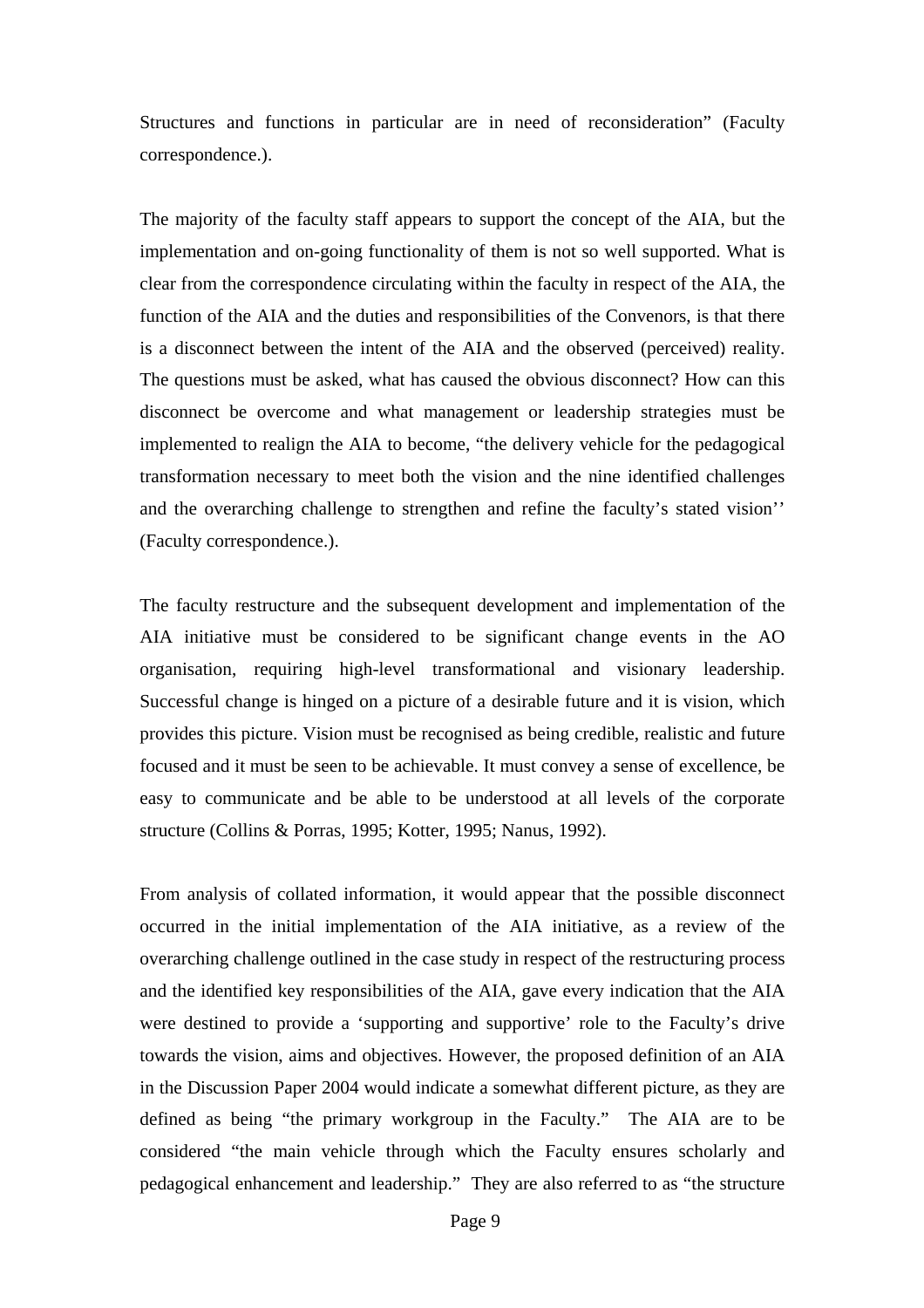that will deliver pedagogical reform" (unpublished case study). The terms 'primary workgroup', 'main vehicle' and 'the structure' do not conjure up visionary images of change for a better future, rather a change implying more work, duties and responsibility.

Further, a review of the duties and responsibilities of the AIA Convenors reveals that the convenors will, 'develop', 'maintain', 'rationalise courses', 'manage', 'link with activities', 'meet with' and 'work with', all of which are action or action associated words and therefore can be construed as tasks. These appear to be distinctly managerial / administrative tasks that the convenors will be deemed responsible for. Faculty responses would appear to concur with this perspective.

 "*The system has made it difficult as there is a managerial role as well as a knowledge building role*" (questionnaire response).

"*Should separate the management role from the Academic Interest role. The AIA should focus completely on the Academic interests of people and should have smaller groups and more people involved"* (questionnaire response).

This requirement of managerial/administrative duties and responsibilities would indicate an immediate increase in workload for the AIA convenors and the correspondence reviewed would indicate this was, in fact, the case, as workload constraints to AIA involvement featured highly in staff responses. Further, if no recognition, allowance or rewards were offered to compensate for increases in workload, the obvious reluctance to fully engage in the concept is understandable. As Willcoxson (2002, p.7) states, "it is critical to develop compensation, performance management and promotion systems which encourage and reward ongoing learning as well as ongoing implementation of the outcomes of learning."

Also impacting on the implementation of the AIA initiative is the fact that since its inception there have been further changes within the Faculty. A number of staffing changes have occurred, with people leaving and new staff being appointed, this has further diluted the understanding of the AIA concept and has further exacerbated the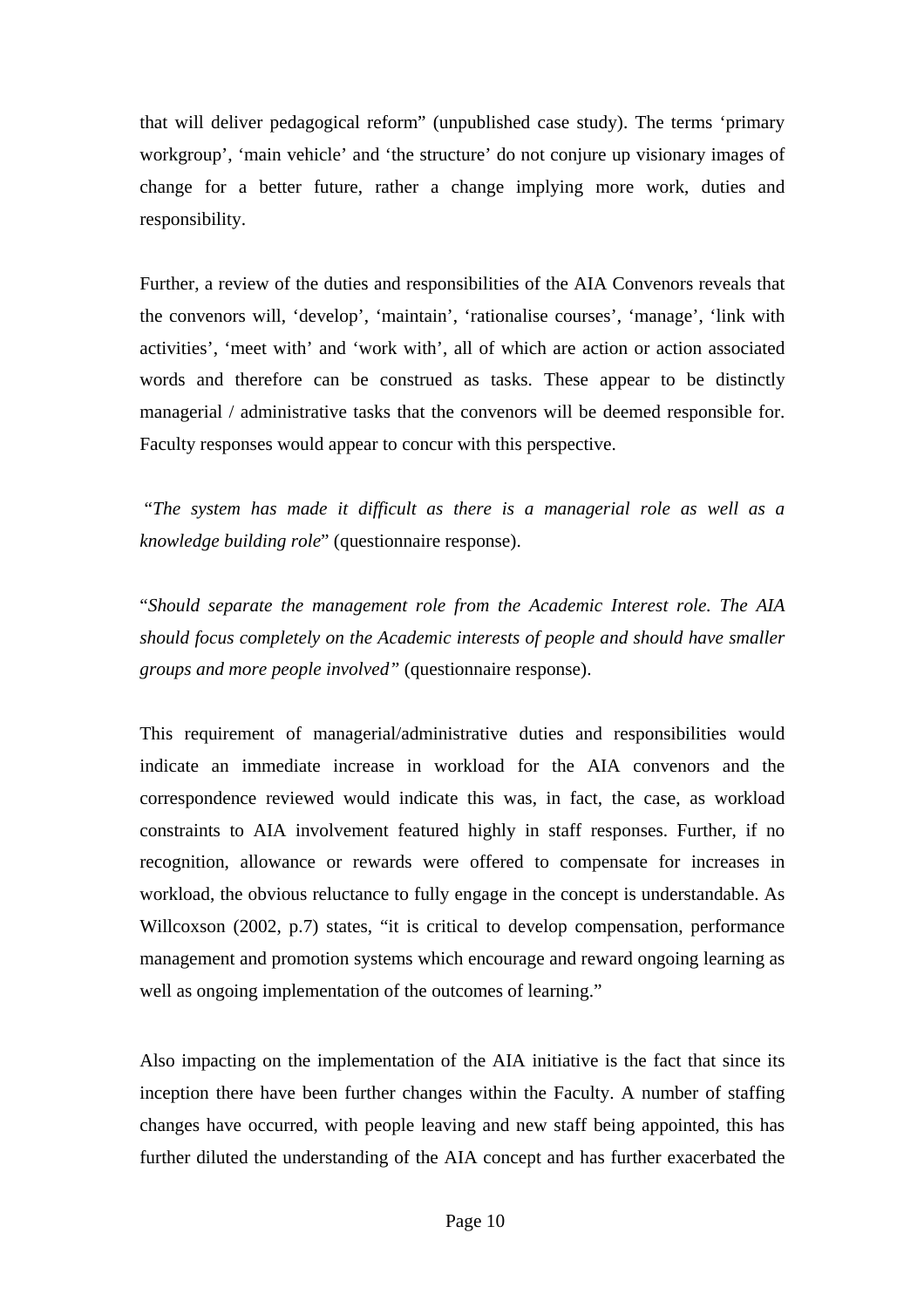disconnect, or discontinuity, impacting on the effective functioning of the AIA, as the following responses from new staff members make very clear.

*"Being still relatively new, I have only been in one meeting of my AIA, and haven't yet established a clear understanding of its role, and my place within it. My daily operations haven't yet been affected by membership in this AIA, so I am still very much 'learning the ropes' of the focus and intent of the AIA as a whole"* (questionnaire response).

*"The initial coming together of the AIA occurred 2 days after starting at AO at a Faculty Retreat. So you could suggest that involvement was from a novice's perspective"* (questionnaire response).

A new employee, without being inducted into all aspects of an organisation, invariably does not know where she or he belongs or how aspects of the organisation are aligned. However, if they are effectively introduced to the organisation, then they are able to offer a huge amount of enthusiasm. "New staff offers new energy, new direction and new ideas and the challenge is to preserve the mission and the values and to prepare faculty to be successful in a changing and, possibly more complex, environment" (Boggs, 2005, p.24). The faculty leadership, in respect of the AIA initiative, has not tapped into the enthusiasm identified by Boggs.

## **The Way Forward – Sharing the Vision**

Kotter (1995) talks about transforming organisations through vision, but in order for the vision to be taken up, the vision must be a shared vision, which includes all the members of the organisation. The lack of a communicated vision for the AIA initiative, the lack of a visioning process for the implementation of the initiative and the failure to align new, incoming, staff members would give every indication of a disconnect between the AIA concept and the Faculty vision. Was the AIA concept an afterthought perhaps? Did the restructure leave the Faculty out of alignment with the espoused Faculty vision and was the AIA concept implemented to try an achieve realignment? As one faculty member responded, *"I believe that whole restructure has left many "things" falling through the cracks and it was hopeful that the AIA could pick some of them up"* (questionnaire response).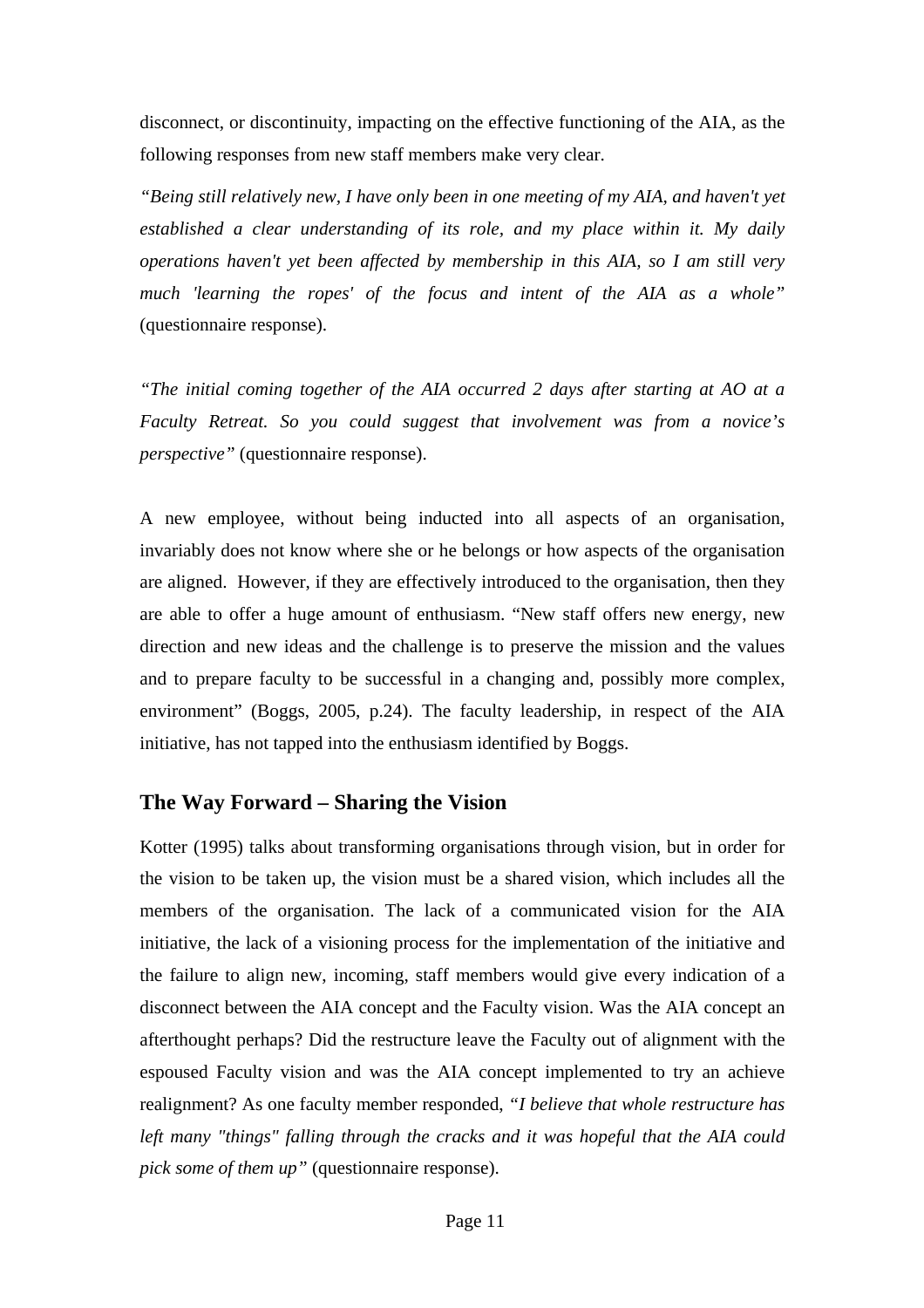In today's organisational management literature there are innumerable definitions of vision but common to all definitions is the need for an image, a dream and a desirable future shared by members of the organisation with values, beliefs, purposes and goals that allows the organisation to move to a desirable future beyond where it is now (Bennis and Nanus, 1985; Kotter; 1995; Sergiovanni; 1994). Most writers would appear to be in agreement that vision is a vital ingredient to the process of change. 'Without a sensible vision, a transformation effort can easily dissolve into a list of confusing and incompatible projects that can take the organisation in the wrong direction or nowhere at all' (Kotter, 1995, p.4).

Purportedly based on a paper by a member of faculty, the AIA grew out of an element of discontent, leading to a working party review and resultant Faculty restructure. What is unclear from the research is the source of the AIA as a concept and what the vision was of what the AIA might achieve, if there was in fact, an AIA vision at all. What is clear is that the current vision for the AIA cannot be owned or shared by the new members of the organisation, those who have joined since the AIA inception, until they are invited to join, and share in, the vision. Paradoxically, what is also apparent from the research is that the concept of the AIA, in spite of the obvious discontinuity, is now considered to be integral to the Education Faculty. That it is an evolving process, and that the visioning process will continue, is indicated in inter faculty correspondence following the February 2005 Retreat.

To make any transition from the vision into successful reality, there is a need for continuous effort and persistence, a view supported by Kotter,

*In every successful transformation effort that I have seen … vision always goes beyond the numbers that are typically found in five–year plans. Sometimes the first draft comes mostly from a single individual. It is usually a bit blurry, at least initially. But after the coalition works at it for 3 or 5 or even 12 months something much better emerges through their tough analytical thinking and a little dreaming. Eventually a strategy for achieving that vision is also developed* (Kotter, 1995, p.63).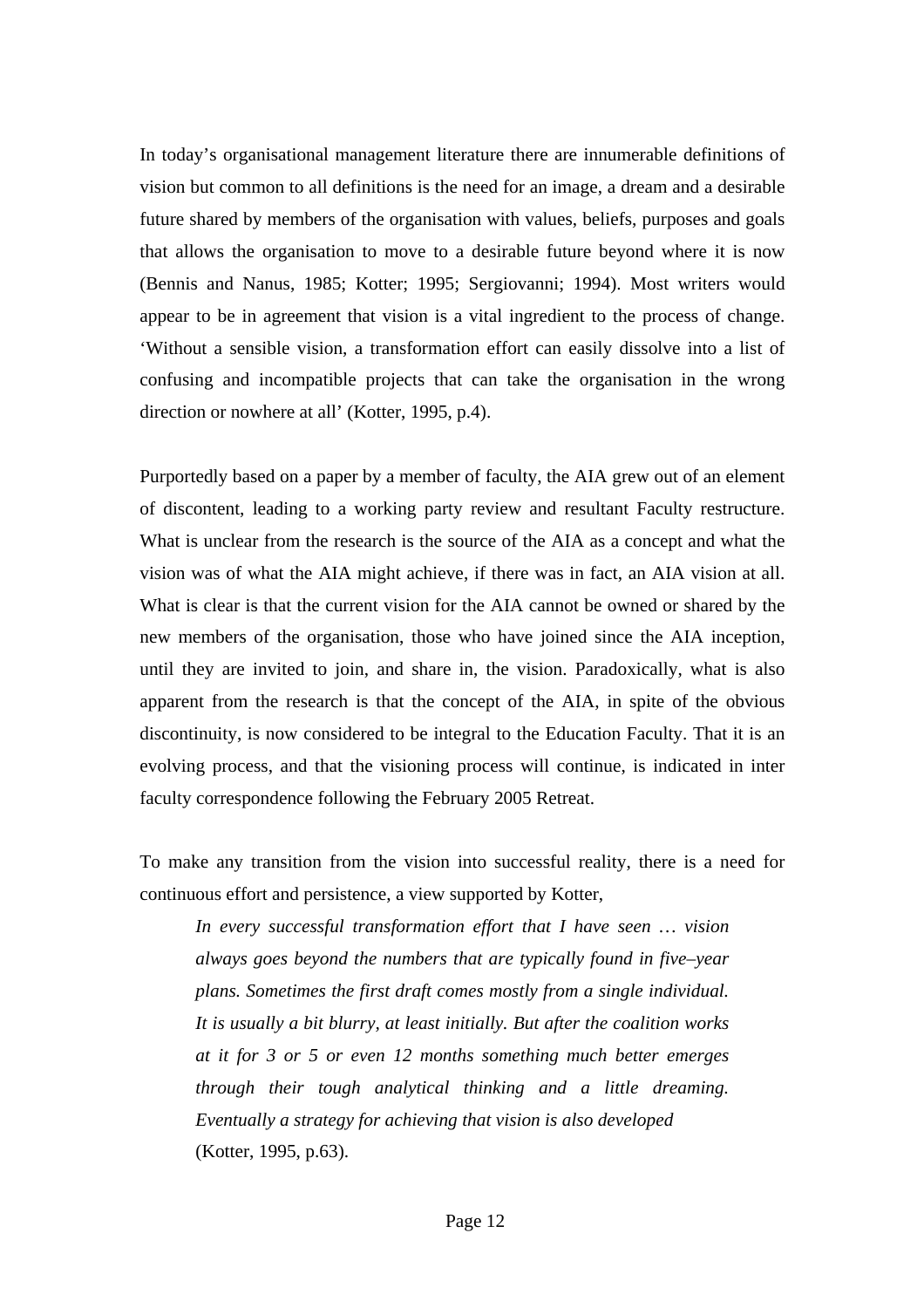Limerick et al., (2002), in alignment with the work of others, (Kotter; 1995; Bennis & Nanus 1992), stress the importance of organisational leadership to be able to promote a vision for the future that is realistic, credible, attractive and consistent with the core values of the organisation. Linking leadership and vision in the context of learning organisations, Senge (1990), claims that the first leadership act in the drive towards a learning organisation is inspiring the vision. Like Senge (1990), Limerick et al., (2002), affirm that the culture of an organisation can only be changed, or transformed from its existing state, for example an hierarchical structure, to that of a learning organisation by the effective combination of visioning skills and leadership. Intrinsically intertwined with vision, at all stages from inception to implementation is the concept of leadership. Leadership comes in many different guises and is described and defined in many ways, such as by type, trait, style, framework or philosophy. It is through leadership that all participants in the restructuring /change process must be engaged, with all stakeholders having the opportunity to examine their current thinking in order to develop a personal rationale for change and to experience new models of organisational processes (Kotter, 1995).

It is important that leaders create a climate and culture for change by espousing and discussing the vision, often and enthusiastically. Further it is important that leaders initiate celebrations of success, maintain a focus of purpose and determination and, while understanding and appreciating the difficulties of implementation of the vision, they should exude confidence about the potential of the vision (Bennis and Nanus; 1985; Kotter; 1995).

## **The Imperative of Shared Vision**

Collins and Porras, (as cited in Industrial College of the Armed Forces (eds), 1999), although they mention 'shared vision', would appear to affirm that visioning is a leadership function. "The function of a leader - the one universal requirement of effective leadership - is to catalyse a clear and shared vision of the organisation and to secure commitment to and vigorous pursuit of that vision" (p.9). For others, leadership writers and practitioners, a shared visionary process, in which everyone has an input, would appear to be the practical reality. The shared vision of an organisation must be made up of, and built upon, the individual visions of its members. For a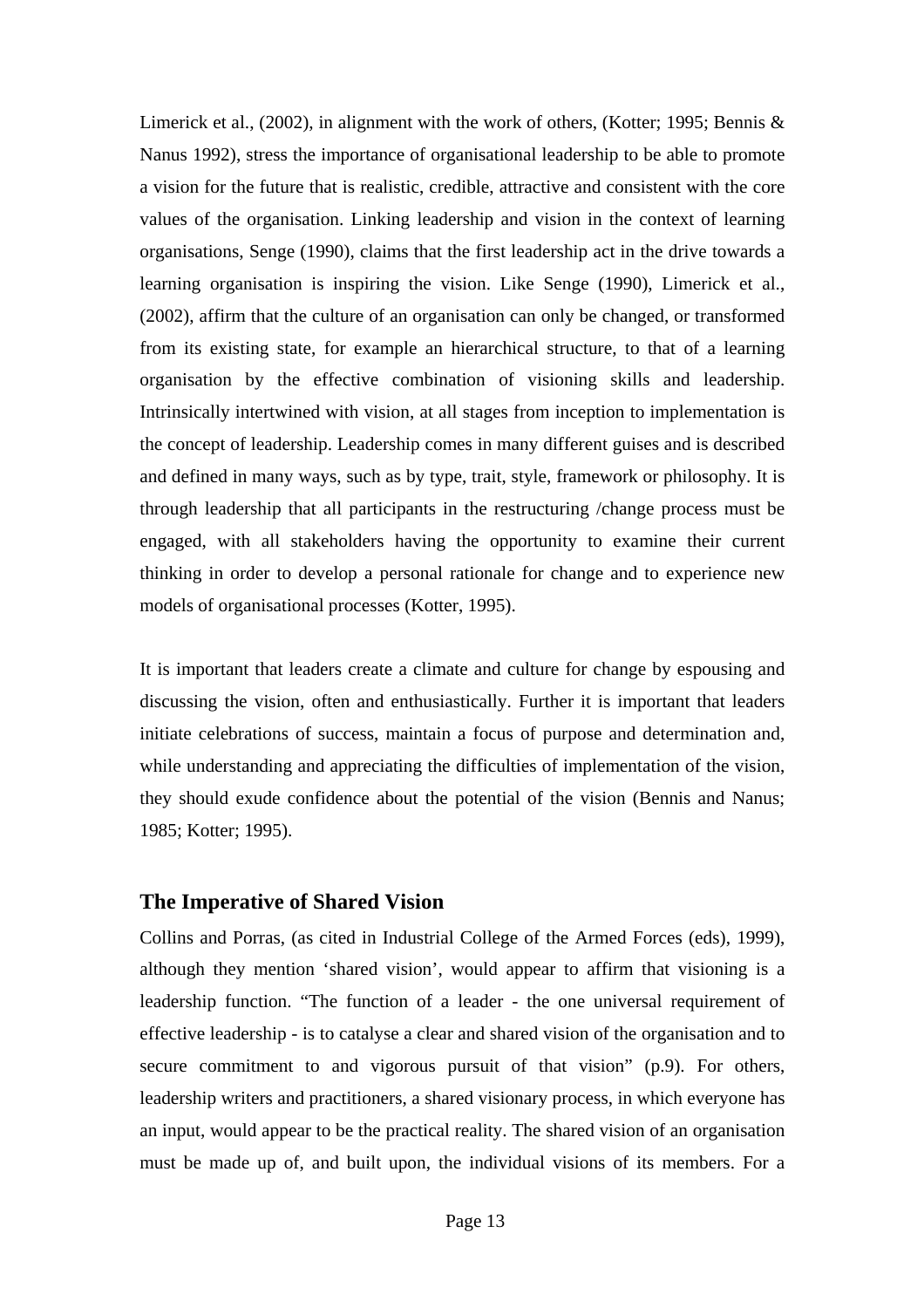leader in the Learning Organisation this means that the leader alone must not create the organisational vision, rather, the vision is created through communication with members of the organisation. Only by negotiating between individual visions and the development of these visions in a common direction can a shared vision be created. The leader's role in creating a shared vision is to share her / his personal vision with other members of the organisation. This is not to force that vision on others, but to encourage others to share their vision. Based on these multiple, shared visions, the organisation's vision should evolve. The sharing of the vision, together with leadership, are imperatives in the process of changing the culture of an organisation. (Bennis & Nanus, 1992; Kotter, 1995; Starratt, 1995).

It is essential that for the AIA to become effective functional entities that the initial concept from which they were implemented is revisited, with the view of developing an AIA vision and sharing that vision with all faculty stakeholders. 'The practice of shared vision involves the skills of unearthing shared 'pictures of the future' that foster genuine commitment and enrolment rather than compliance. In mastering this discipline, leaders learn the counter-productiveness of trying to dictate a vision, no matter how heartfelt' (Senge, 1990, p.9). When an organisation has a shared vision, the driving force for change comes from creative tension, which describes the difference between the shared vision and the current reality and it is the difference between the current and the future, which will drive an organisation toward its goals, Senge (1990).

*You cannot have a learning organisation without shared vision. Without a pull towards some goal, which people truly want to achieve, the forces in support of the status quo can be overwhelming. Vision establishes an overarching goal. A shared vision also provides a rudder to keep the learning process on course when stresses develop.* 

*Learning can be difficult, even painful. With a shared vision, we are more likely to expose our ways of thinking, giving up deeply held views, and recognise personal and organisational shortcomings.* (Senge 1990, p. 209)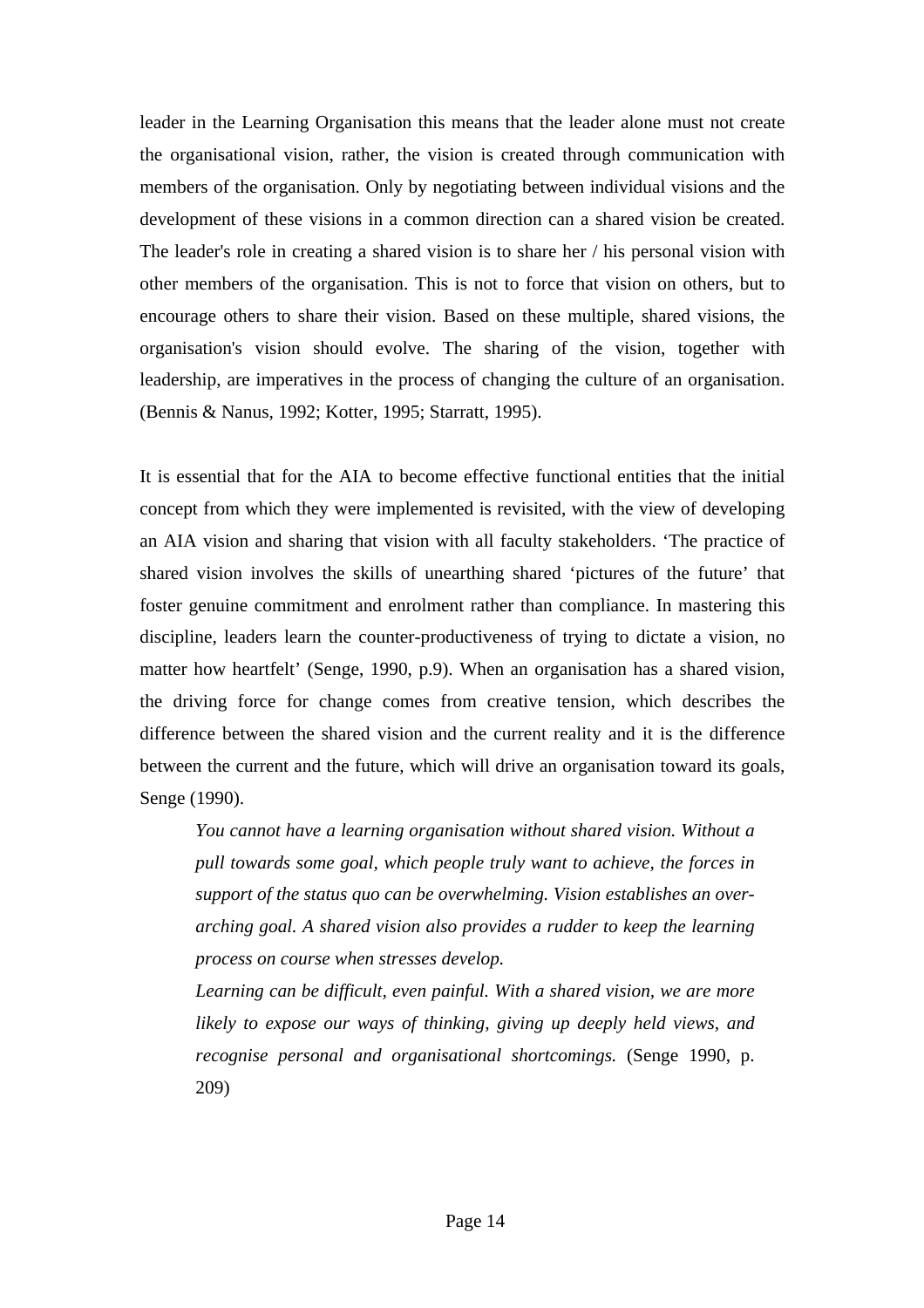# **Beyond Vision: Organisational Assumptions, Shared beliefs, Culture and Values.**

In apparent accord, Bennis & Nanus, (1992), Kotter, (1995) and Limerick, et al., (2002) espouse that more than just establishing a vision is required, there is also the need to meld this with the identity, values and the mission of the organisation. Institutionalising the vision is important to ensure that the vision moves from inspiring rhetoric to the reality of policies, programs, and procedures, otherwise the vision will no longer remain credible (Starratt, 1995).

A further imperative for organisational vision is that it must be based on, and consistent with, the organisation's core values and reflect the culture of the organisation. Culture is a set of beliefs, assumptions, values, and shared feelings that a majority of people hold within an organisation and which are developed over a period of time as the organisation learns to cope with change. Culture is expressed in rituals, ceremonies, images and artefact and is embodied in symbols, processes and forms, which are further supported by various organisational structures and systems (Lewis, 1991 in Lewis, 2001; Limerick et al., 2002; Owens, 1995; Sathe 1985 in Lewis 2001; Schein, 1992). Schein claims that the culture of an organisation is also the prime source of resistance to change and he defines the culture of a group as:

*A pattern of shared basic assumptions that a group learnt as it solved its problems of external adaptation and internal integration, that has worked well enough to be considered valid and therefore be taught to new members as the correct way to perceive, think and feel in relation to those problems* (Schein, 1992, p.12).

Organisational values, which effectively underpin the vision, can be defined as those things that are important to, or valued by, someone, either an individual or an organisation. When all members of an organisation share values, they are extraordinarily important tools for making judgments, assessing probable outcomes of contemplated actions and choosing among alternative options. Perhaps most importantly, they help to align all members with regard to the organisational vision.

Limerick et al., (2002) refer to three different kinds of values: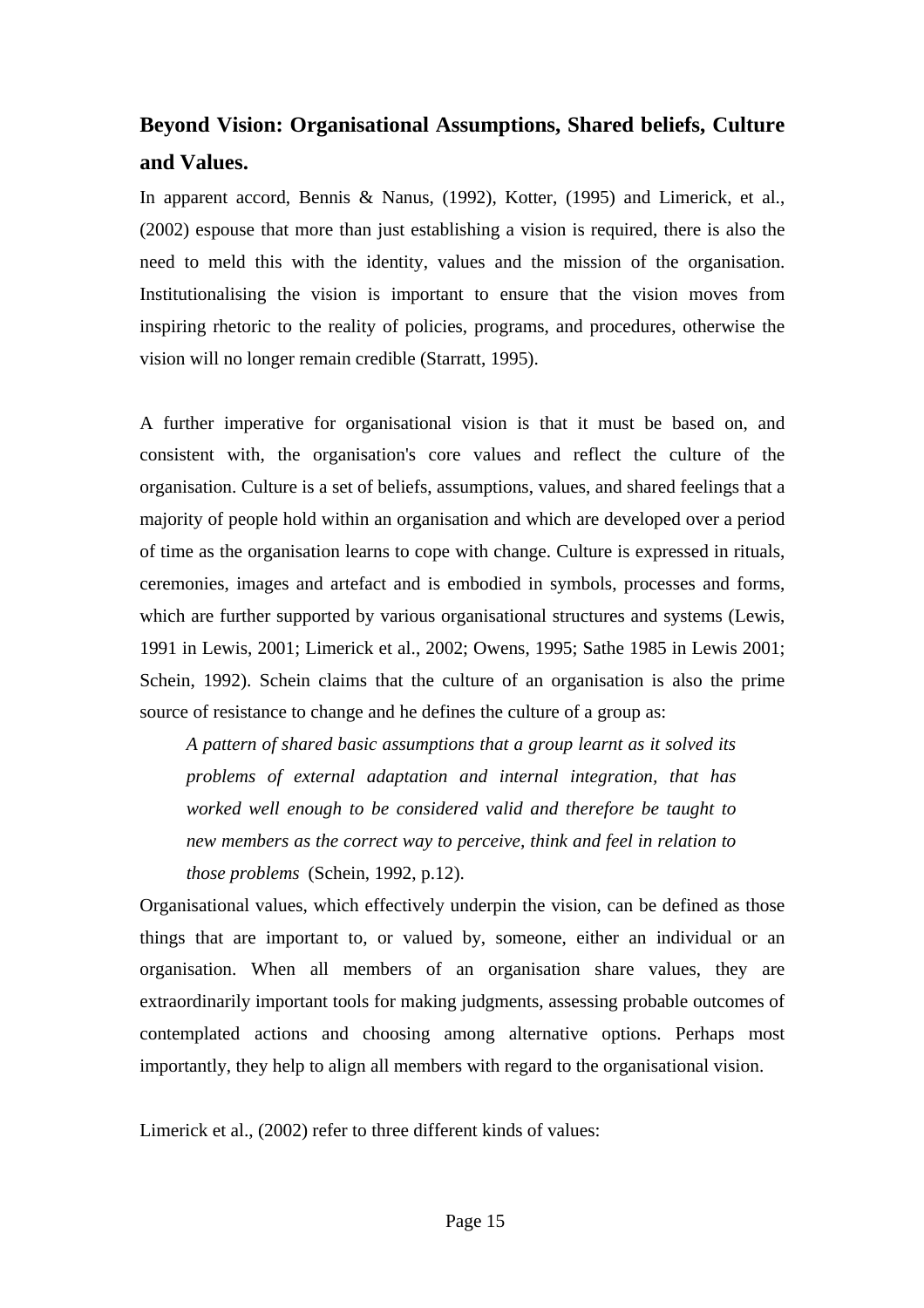**Transcendenta**l – closely associated with the organisations identity – values such as caring, honesty and respect.

**Strategic** – those related to commitment to market share, growth and the value of technical excellence.

**Operational** – those related to day-to-day operations.

The development and implementation of the AIA would appear to be an attempt to bring together shared beliefs, assumptions and values about pedagogy, teaching and learning and one of the major challenges facing the successful implementation of the AIA concept, is how best to develop these shared understandings?

# **Leadership in Organisations**

From the perspective of the initial workplace challenge, which was to examine the ways in which the culture of an organisation could be changed from a hierarchical structure to that of a learning organisation, it is apparent that new leadership imperatives were required to implement the AIA concept. This was acknowledged in faculty feedback correspondence, "For the concept of AIA to achieve its potential, the Faculty will require Fourth Blueprint metastrategic Leadership and it will also require the emergence of Fourth Blueprint parallel leaders from within the academic community of the Faculty". A leadership that will acknowledge and allow for discontinuity, loosely coupled systems, synergies and alliances, collaborative individualism, social sustainability and holism (Limerick, et al, 2002).

Linking the role of leaders and leadership to the development of an organisation's culture, Hodgkinson states that, "Within the growth and change parameters of a viable culture the role of the leader is crucial" (Hodgkinson, 1991, p. 82). There are numerous styles of leadership identified in leadership texts, some of those are: transactional, situational, instructional, charismatic, transformational, distributed, visionary, parallel and laissez-faire. Regardless of the style of leadership, the keys to effective leadership are flexibility and adaptability.

In the context of Leadership in education, Andrews & Forlin, (2002) claim that, "positional authority has been replaced by concepts of leadership such as teacher leadership, leadership linked to culture creation, and leadership as an organisational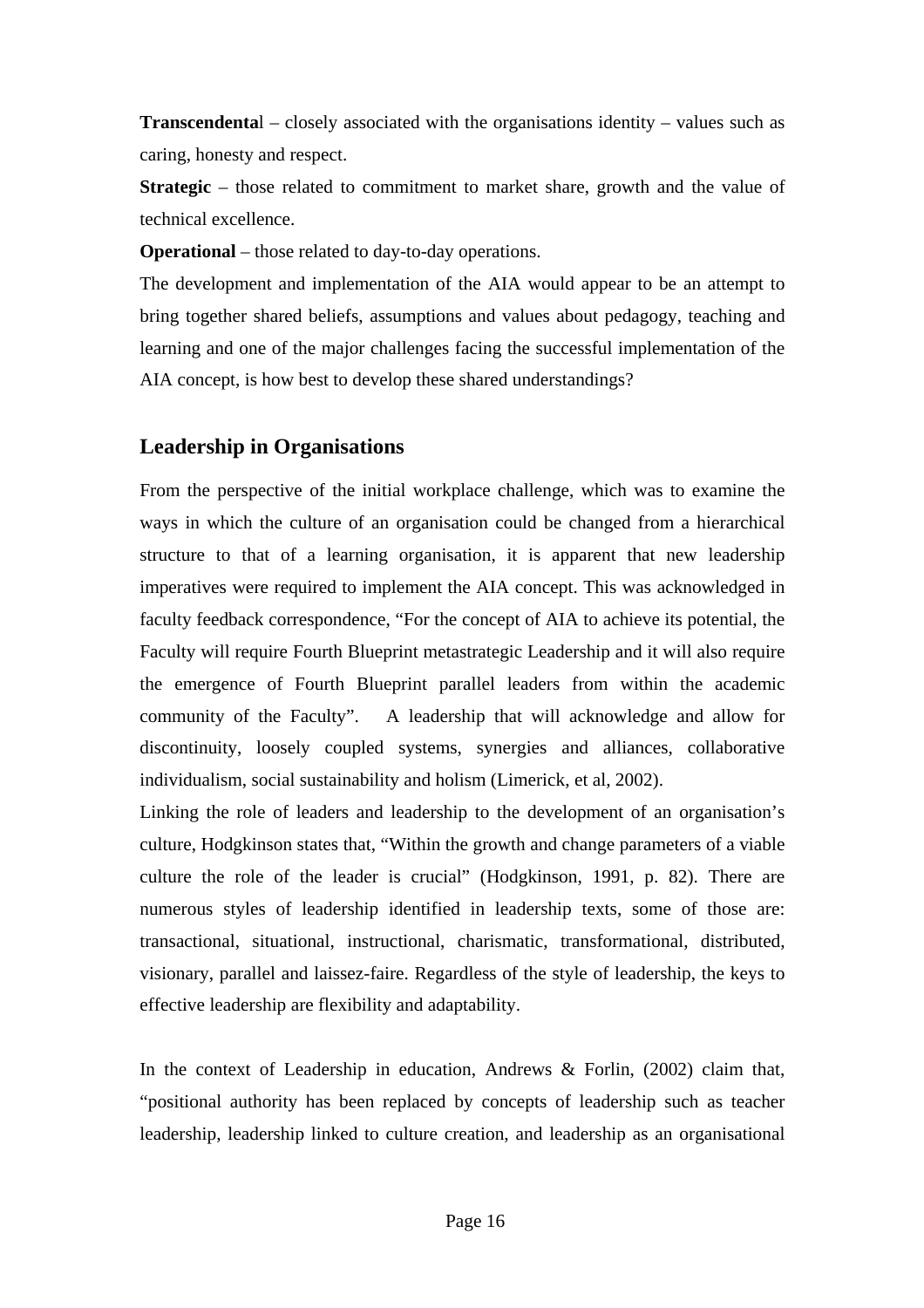quality (a process rather than a person or group" (p.5). They further discuss these concepts, quoting Limerick et al., (1998), Handy, (1996) and Senge, (1997) as being, "reflected in the literature as multiple role leadership, distributive leadership and community of leaders" (p.5). These constructs, "are considered necessary to enhance effective learning and knowledge creation throughout the organisation" (p.5). They introduce a further leadership concept, described as parallel leadership, which Crowther, Kaagan, Ferguson and Hann (2002) describe as having "three distinct characteristics: mutualism, a sense of shared purpose and allowance for individual expression" (p.39). "The teacher leaders are pedagogical leaders while the principal enacts a meta-strategic leadership role" (Andrews and Forlin, 2002, p.6). "Leader as teacher" is not about "teaching" people how to achieve their vision. It is about fostering learning, for everyone. Such leaders help people throughout the organisation develop systemic understandings.

## **Leading the learning organisation**

New leadership roles require new leadership disciplines and in learning organisations, these disciplines must be distributed widely because they embody the principles and practices of effective leadership. "Good leadership, while essential at the top, needs also to be seeded throughout the organisation" (Willcoxson, 2001, p. 13).

 "Through the achievement of knowledge sharing across disciplines, fostered by respect for diversity of ideas, the foundations of a learning organisation may be laid" (Willcoxson, 2001, p.6). Learning organisations are, according to Senge (1990), "organisations where people continually expand their capacity to create the results they truly desire, where new and expansive patterns of thinking are nurtured, where collective aspiration is set free, and where people are continually learning to see the whole together" (p.3). The basic rationale for such organisations is that in situations of rapid change only those that are flexible, adaptive and productive will excel. For this to happen, Senge (1990) argues, organisations need to, "discover how to tap people's commitment and capacity to learn at all levels" (p.4). In support of Senge's viewpoint, but specifically focusing on leadership, Willcoxson (2001) states that, "it is primarily a leader's responsibility to ensure that the structures and systems in place maximise the opportunity for organisational learning through encouraging the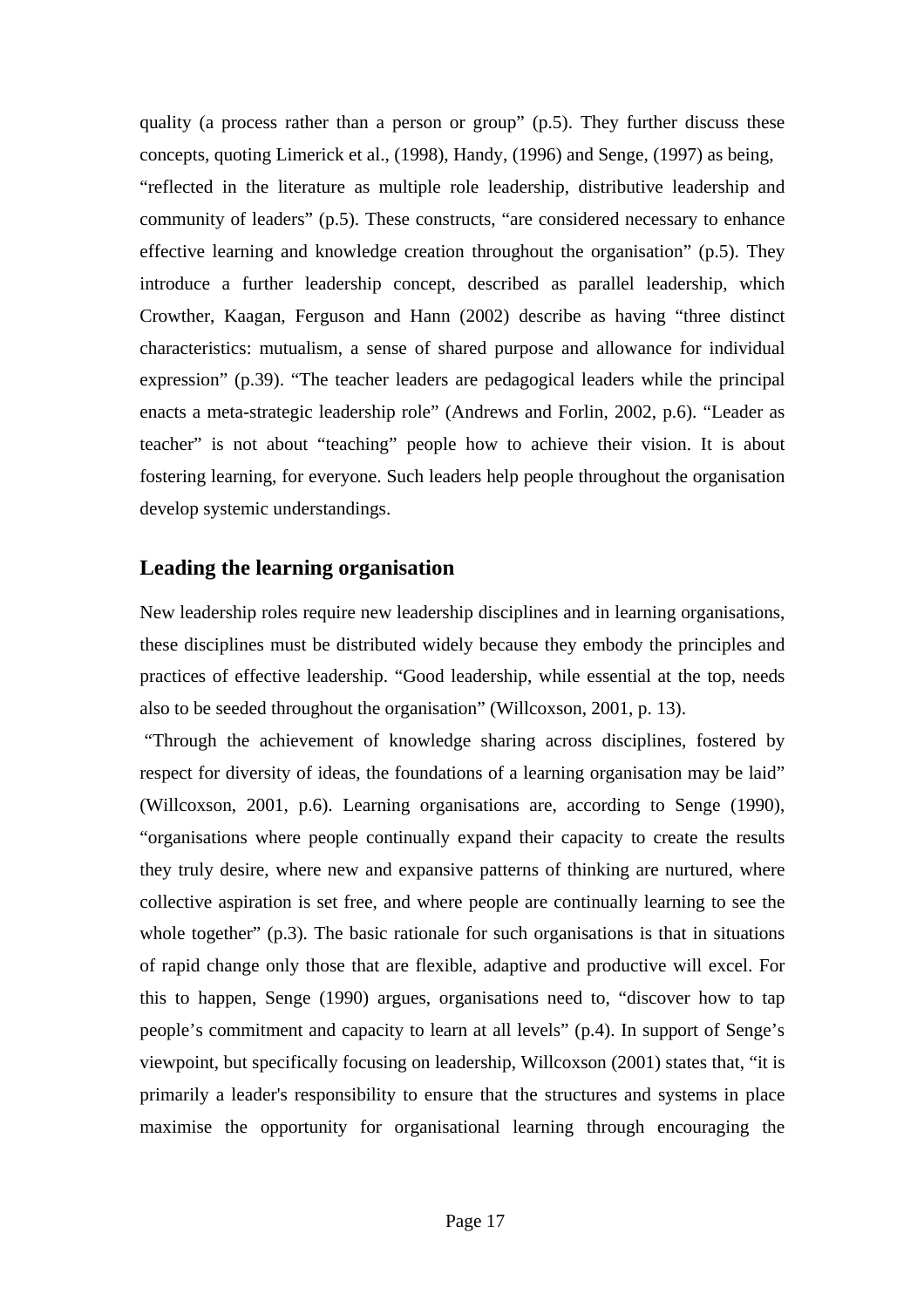expression and adoption of diverse ideas, and to ensure that their own actions provide both models of and opportunities for contribution and learning" (p.4)

As an initiative for change within the faculty, the AIA concept would appear to have been the ideal vehicle by which to develop the parallel leadership skills required throughout the faculty and to allow members to share knowledge across disciplines, foster and reflect on the diversity of ideas, and so developing the solid foundations of a learning organisation.

#### **Summary**

There would appear to have been two distinct, albeit linked, missions undertaken by the Faculty, commencing at the macro level with the Faculty Restructure, progressing into the micro level development and implementation of the AIA concept. This paper has focussed on the introduction and implementation of the AIA concept.

The workplace research evidence reveals a number of issues that have had a significant negative impact on the functionality of the AIA. Most faculty staff appear to concur that the AIA are an interesting concept and that they are also a possible way to move forward in relation to developing an understanding of teaching and learning across the faculty, as well as cross fertilisation of ideas across programs and subject areas. However, a significant issue, among others, was deemed to be the composition of the groups. In one AIA the interests appeared to be so diversified it was difficult to match genuinely common academic interests. Recommendations were made that AIA should be made into smaller or cognate groups that more closely reflect the interests of the members.

A further major challenge identified, was the proposed role of the convenor in the AIA. Convenors have significant roles to play, in that they are expected to fulfil a number of apparently administrative / management tasks, which require significant time allotment, but they also require the ability to lead the group to an understanding of their personal pedagogy and the subsequent effective understanding of teaching and learning. In most cases the other members of the AIA nominated convenors and as one convenor stated, "*they thought that they were elected because they would be*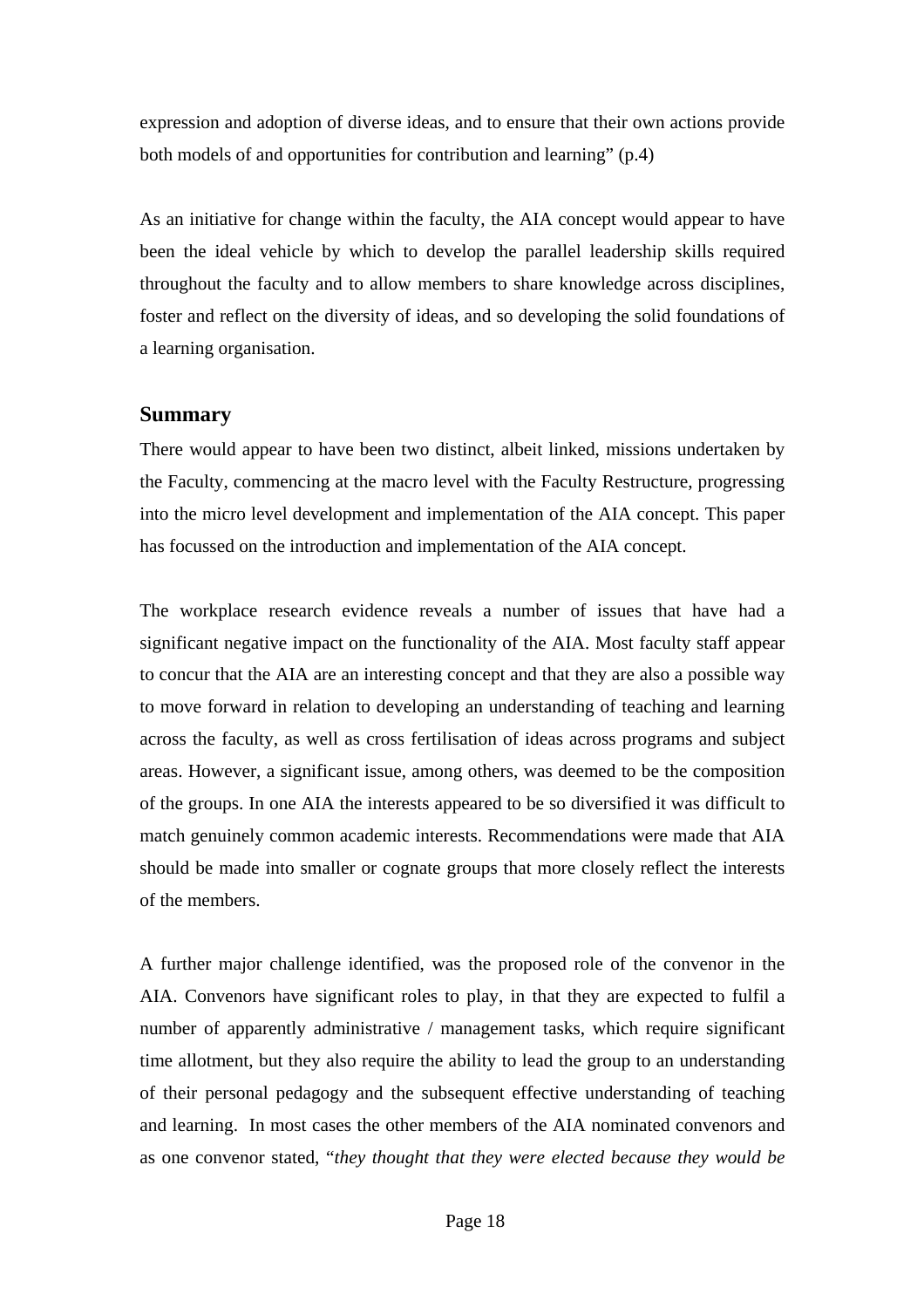*able to get the job done*." In respect of the convenor role, questions to address are, "*Is it a job to be done?*" and "*Should the convenors have managerial roles and responsibilities or should their role be simply one of leading or facilitating the process?"* 

The not insignificant issues of Faculty staffing and associated staff workload would also appear to be major stumbling blocks to the successful take-up of the AIA concept. The research feed back from staff in regard to workload in respect of the AIA in their present format was consistent, insufficient time available, particularly for leadership roles such as convenors.

The most significant and important challenge to the concept of the AIA and their original key functions is one of relevance to the original aim of being "the main vehicle through which the Faculty ensures scholarly and pedagogical enhancement and leadership" or "the structure that will deliver pedagogical reform" (unpublished case study). Are AIAs, in their current format, still relevant or is it an appropriate time to renegotiate those functions with the evolving concept of the AIA? Does the AIA concept require such definition, with key functions, roles and responsibilities attached to them or should they have been allowed to develop naturally, once the concept itself had been successfully implemented?

## **Conclusions**

Numerous organisations have implemented a process of delayering or downsizing and in the process have cut out many layers of middle management at both corporate and divisional levels. Unfortunately, in spite of the rationale for the delayering, it would seem that they have often left intact their hierarchical systems of coordination. This has resulted in organisations, in which fewer and fewer people are required to do more and more work. A consequence of this situation is that middle level professional knowledge workers often find themselves responsible for the performance of all the activities of the hierarchical control process above and below their position level. 'The process of work intensification has become an overriding pervasive feature of neocorporate bureaucracies – a new form of corporatism, still embedding the major paradigm of the hierarchical corporate organisation but with an attempt to apply some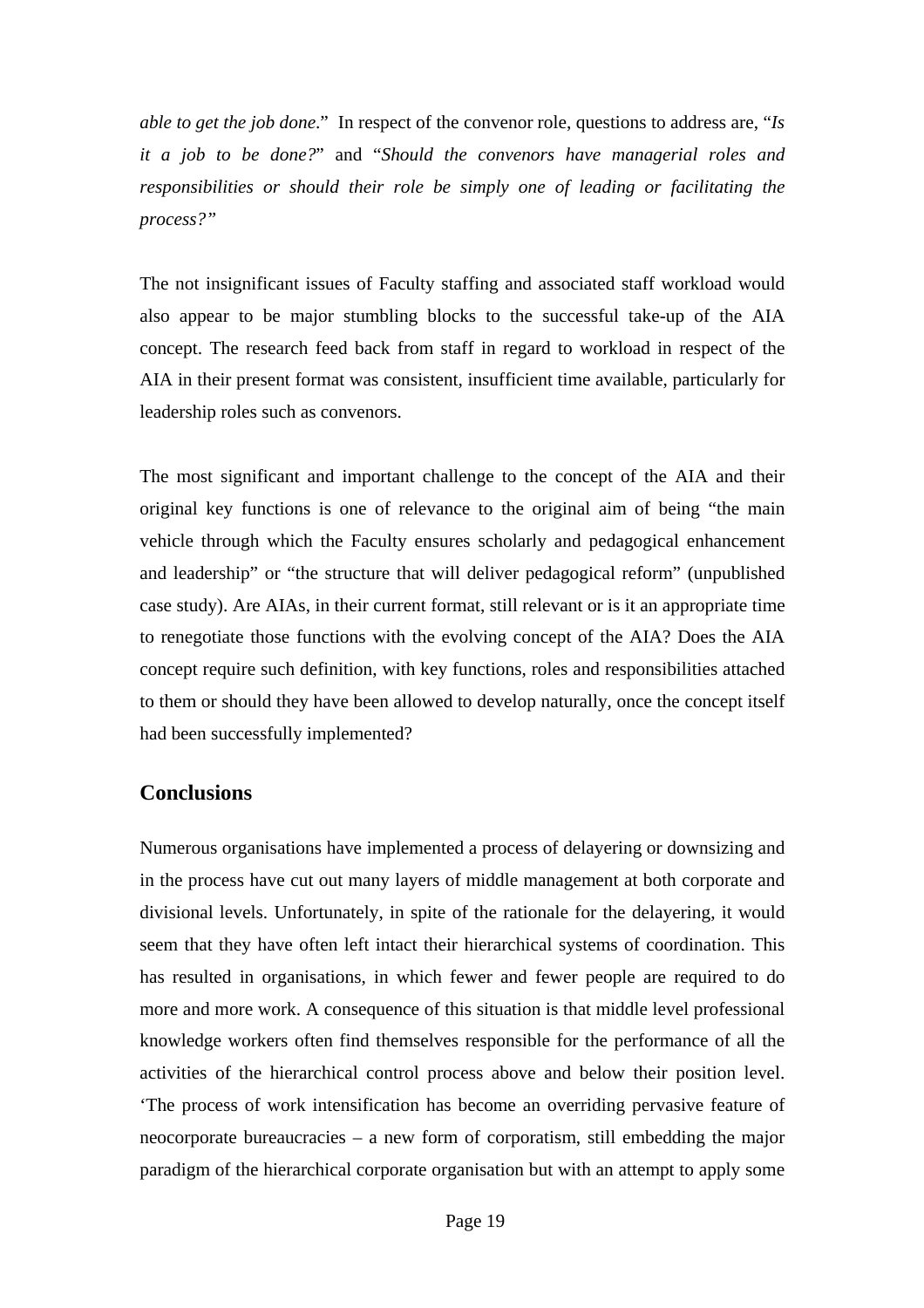of the precepts of the Fourth Blueprint - and those within them are experiencing increasingly high levels of stress accompanied by feelings of alienation from the organisation' (Limerick et al., 2002, p.84)

The above situation description could well describe the organisational situation of the Faculty. The perception of some of the faculty is that the AIA were in fact a strategy to engage non-managerial faculty members in a supporting role to the SMT, to take on duties and responsibilities no longer being effectively managed.

## **Re-visiting the AIA concept**

The most recent retreat (2005) in the Faculty could be seen as evidence of a move towards that fourth blueprint organisation that is described above. Concerned members of the faculty brought the faculty together to reflect on the values of the faculty and the concept of the AIA. Through experimenting with a virtual space they conducted a 'taking stock' activity to collect the positives, negatives and possible solutions about various aspects that impact on the operation of the faculty, including the effectiveness of the AIA. The subsequent discussions at the retreat recognised the concept of the AIA as being a way forward, however, it was recommended that the AIA consist of smaller groupings, with more closely aligned academic interests. It was hoped that these smaller groups would result in better functioning of the AIA, with resulting effectiveness. From the discussions at the retreat a number of proposals were formulated and articulated to the faculty

**Proposal One** – It was agreed by the majority of Faculty members that the concept of AIA provided an opportunity for AO academics to engage as Fourth Blueprint professionals, in the way that it conceptualises pedagogy as a shared meaning system and a post-industrial form of new knowledge. Re-vision the AIA concept and structure and develop and implement a reward system to ensure buy in and take-up by Faculty.

**Proposal Two** - For the concept of AIA to achieve its potential, the Faculty will require Fourth Blueprint metastrategic Leadership, from the Dean and the SMT and it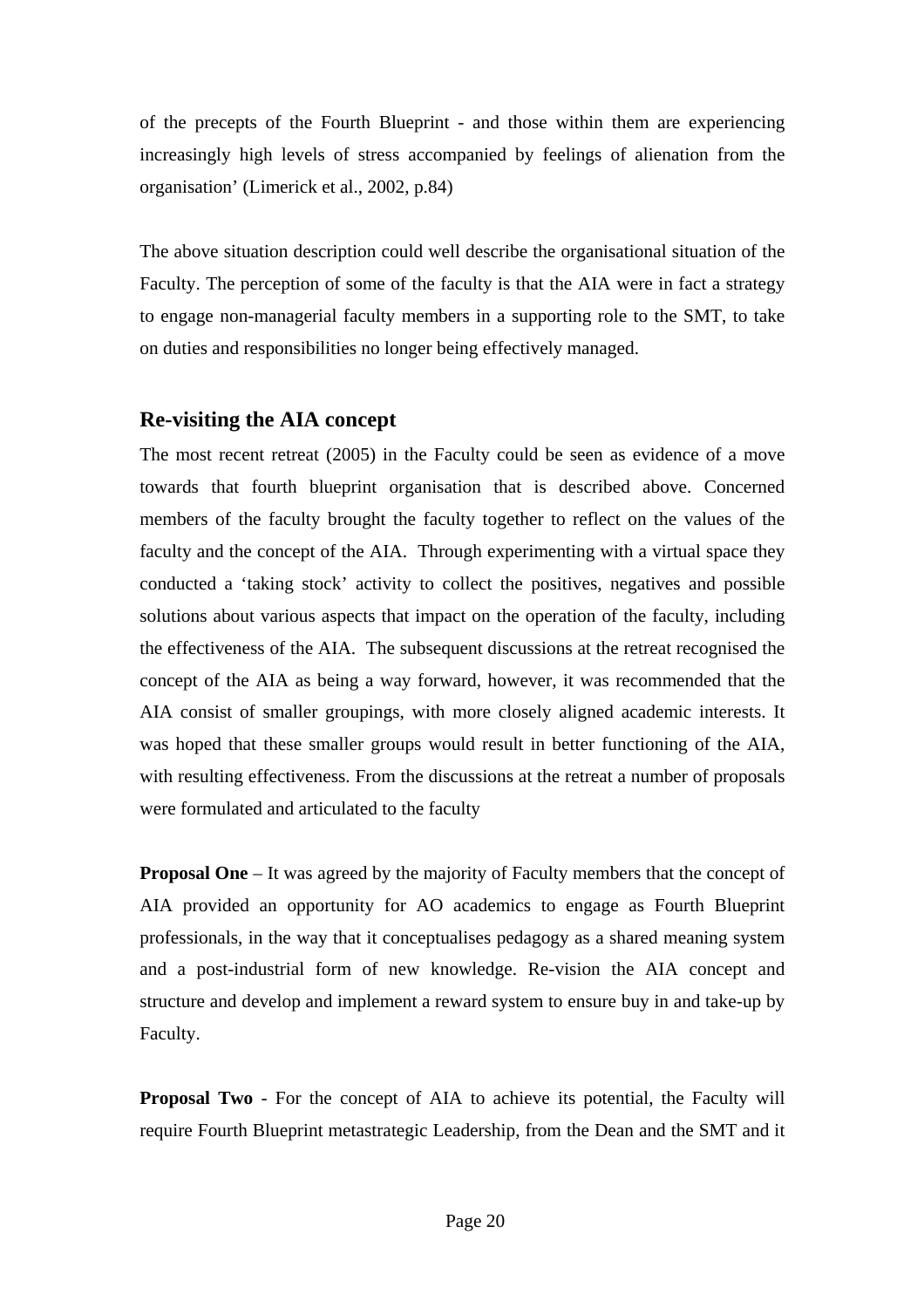will also require the emergence of Fourth Blueprint parallel leaders from within the academic community of the Faculty.

**Proposal Three** - The Faculty also requires a Fourth Blueprint process for ongoing organisational development. Development activities in place at present (Retreats, Research seminars, Assemblies, and the like) are good but do not meet the requirements of Fourth Blueprint. It may require opportunities for staff to develop more fully the competencies and skills of collaborative individuals.

## **(Adapted from "taking Stock" activity Faculty Retreat)**

The picture of organisational consolidation and change that is emerging in Fourth Blueprint organisations is very different from the image of the transactional manager improving current operations. "It shows the participants themselves constantly concerned with reflecting on the vision, values, and mission of the organisation, experimenting with new activities, legitimating new activities in terms of that vision and sharing that identity and spirit of empowerment with all others in the organisation. They are managers of 'learning organisations" (Limerick et al., 2002, p.178).

For the AIA to become a successful initiative all participants need to have a shared understanding of what the pedagogical framework for the faculty is and the leadership and relationships that need to be developed so that the culture of the organisation becomes that of a learning organisation.

For the concept of AIA to achieve its potential, the Faculty will require Fourth Blueprint metastrategic Leadership, from the Dean and the SMT and it will also require the emergence of Fourth Blueprint parallel leaders from within the academic community of the Faculty.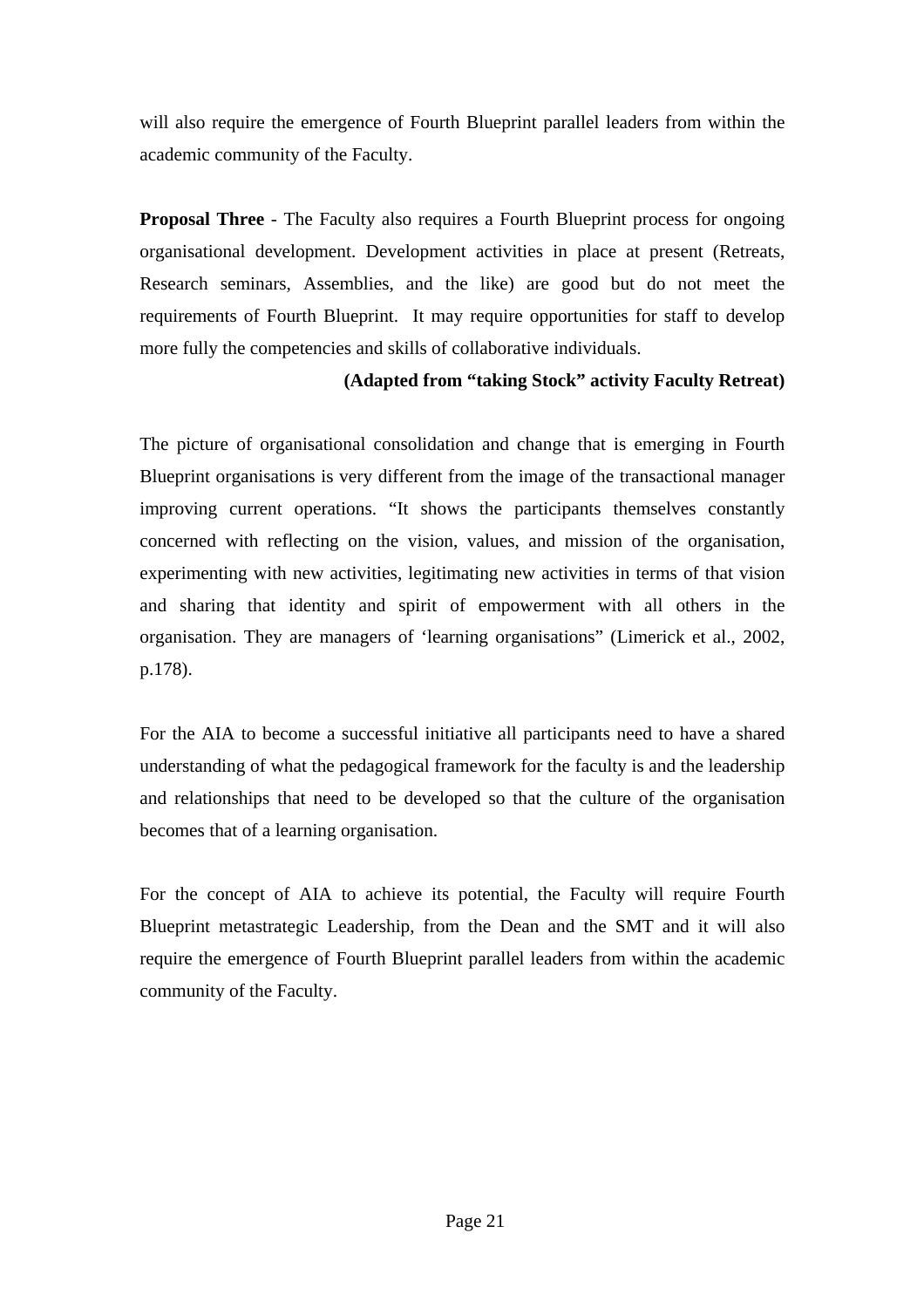#### **REFERENCES**

- Andrews, D. & Forlin, C. (2002). (eds.), *Changing Leadership Constructs in the 21st Century: Reimaging roles, relationships and redefining professional development.* Occasional Paper, No 1. Retrieved May 3, 2005 from http://www.usq.edu.au/faculty/educate/publish/html/ Occasional\_Papers.htm
- Bennis, W. & Nanus, B.V. (1985). '*Leading others, managing yourself', Leaders the Strategies for Taking Charge*. Harper and Row: New York.
- Boggs, G.R.(2003) Leadership Context for the Twenty First Century. *New Directions for Community College, 123*, 13-25. Retrieved May 5, 2005 from EBSCO Host.
- Collins, J.C. & Porras, J. I. (1995). *Built to Last: Successful Habits of Visionary Companies.* London: Century.
- Crowther, F., Kaagan, S.S., Ferguson, M. & Hann, L. (2002) *Developing Teacher Leaders. How Teacher Leadership Enhances School Success*. California: Corwin Press.
- Dawson, P. (2003). *Understanding Organisational Change: The Contemporary Experience of People at Work*. London: Sage.
- Handy, C. B. (1996) *Beyond Certainty : The Changing Worlds of Organizations.*  Boston: Harvard Business School Press.
- Hodgkinson, C. (1991) The Central Problem. In D.L. Duke, *Educational Leadership: The Moral Art.* New York: State University of New York Press.
- Kotter, J. P. (1995). Leading change: Why transformation efforts fail. *Harvard Business Review*, March – April, 59-67.
- Lewis, D. (2001). Organisational Culture theory, fad or managerial control? In B. R. Weisner and B. Millet (eds*.*), *Management and Organisational Behaviour: Contemporary Challenges and Future Directions* (pp.121-134). Sydney: Wiley and Sons.
- Limerick, D., Cunnington, B., & Crowther, F. (2002*). Managing The New Organisation.* Crows Nest: Allen and Unwin,
- Morgan, G. (1996). Images of Organisation. California: Sage.
- Nanus, B. (1992). *Visionary Leadership: Creating a Compelling Sense of Direction For Your Organization.* San Francisco: Jossey-Bass
- Industrial College of the Armed Forces (ed) (1999). Strategic Leadership and Decision Making. Washington DC: National Defence University Press. Retrieved May 6, 2005 from